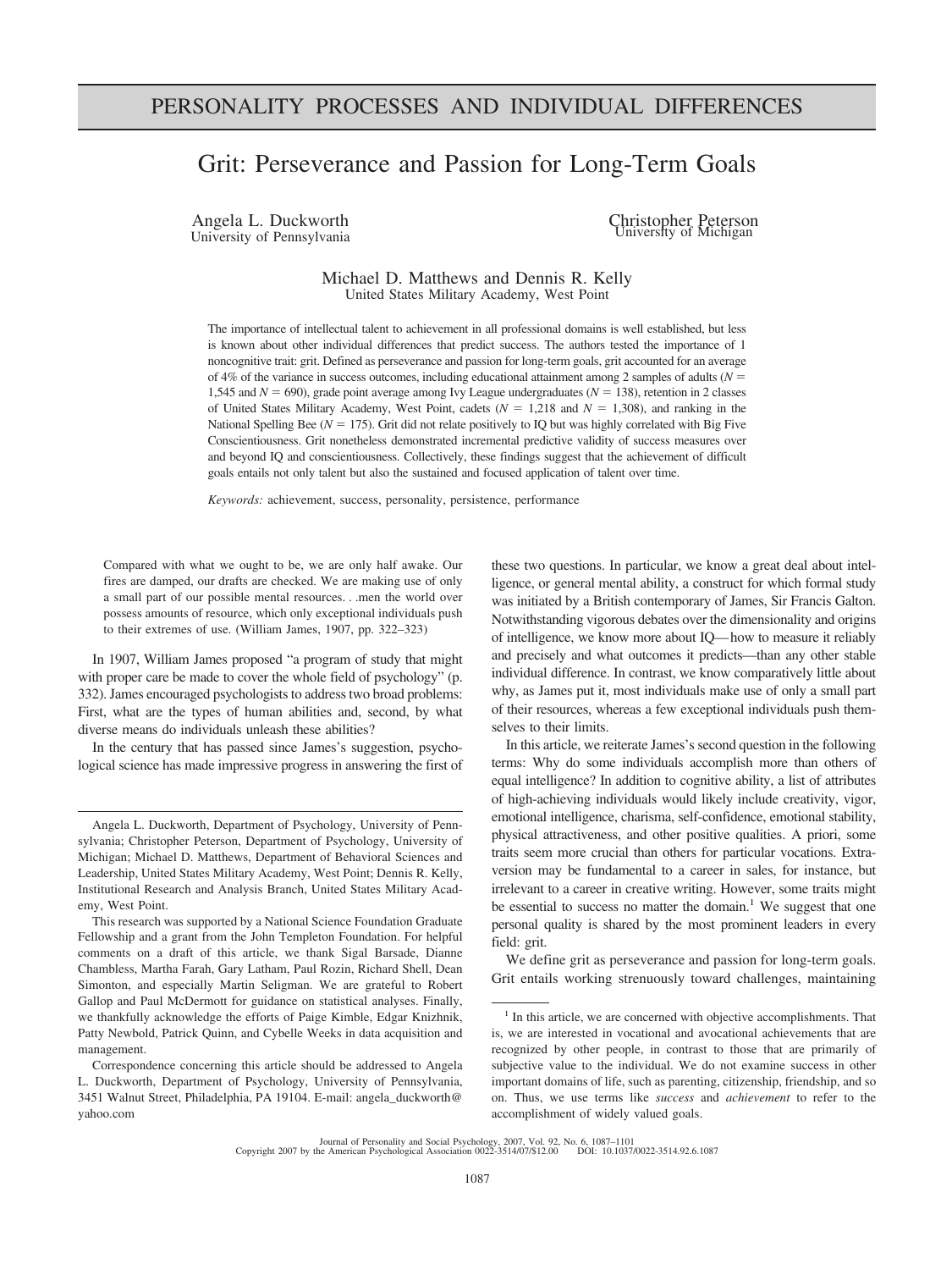effort and interest over years despite failure, adversity, and plateaus in progress. The gritty individual approaches achievement as a marathon; his or her advantage is stamina. Whereas disappointment or boredom signals to others that it is time to change trajectory and cut losses, the gritty individual stays the course.

Our hypothesis that grit is essential to high achievement evolved during interviews with professionals in investment banking, painting, journalism, academia, medicine, and law. Asked what quality distinguishes star performers in their respective fields, these individuals cited grit or a close synonym as often as talent. In fact, many were awed by the achievements of peers who did not at first seem as gifted as others but whose sustained commitment to their ambitions was exceptional. Likewise, many noted with surprise that prodigiously gifted peers did not end up in the upper echelons of their field.

More than 100 years prior to our work on grit, Galton (1892) collected biographical information on eminent judges, statesmen, scientists, poets, musicians, painters, wrestlers, and others. Ability alone, he concluded, did not bring about success in any field. Rather, he believed high achievers to be triply blessed by "ability combined with zeal and with capacity for hard labour" (p. 33). Similar conclusions were reached by Cox (1926) in an analysis of the biographies of 301 eminent creators and leaders drawn from a larger sample compiled by J. M. Cattell (1903). Estimated IQ and Cattell's rank order of eminence were only moderately related (*r* .16) when reliability of data was controlled for. Rating geniuses on 67 character traits derived from Webb (1915), Cox concluded that holding constant estimated IQ, the following traits evident in childhood predicted lifetime achievement: "persistence of motive and effort, confidence in their abilities, and great strength or force of character" (p. 218).

As context for the current research, we briefly review more recent research on individual differences that bear on success. We leave aside for the moment questions about how goals are set and maintained, how values and expectancies affect goal attainment, and so on. We also omit from our review situational factors and social and cultural variables that influence achievement. For a broader review than is possible here, we refer the reader to Simonton (1994) and Latham and Pinder (2005).

# Talent and Achievement

Intelligence is the best-documented predictor of achievement (Gottfredson, 1997; Hartigan & Wigdor, 1989). Reliable and valid measures of IQ have made it possible to document a wide range of achievement outcomes affected by IQ, including college and graduate school grade point average (GPA; e.g., Bridgeman, McCamley-Jenkins, & Ervin, 2000; Kuncel, Hezlett, & Ones, 2001), induction into Phi Beta Kappa (Langlie, 1938), income (Fergusson, Horwood, & Ridder, 2005), career potential and job performance (Kuncel, Hezlett, & Ones, 2004), and choice of occupation (Chown, 1959). The predictive validities of intelligence rise with the complexity of the occupation considered. When corrected for attenuation due to reliability of measures and restriction on range, correlations between IQ and these various outcomes can be as high as  $r = .6$ , meaning that IQ may account for up to one third of the variance in some measures of success (Neisser et al., 1996).

However, in the Terman longitudinal study of mentally gifted children, the most accomplished men were only 5 points higher in IQ than the least accomplished men (Terman & Oden, 1947). To be sure, restriction on range of IQ partly accounted for the slightness of this gap, but there was sufficient variance in IQ (*SD* 10.6, compared with  $SD = 16$  in the general population) in the sample to have expected a much greater difference. More predictive than IQ of whether a mentally gifted Terman subject grew up to be an accomplished professor, lawyer, or doctor were particular noncognitive qualities: "Perseverance, Self-Confidence, and Integration toward goals" (Terman & Oden, 1947, p. 351). Terman and Oden, who were close collaborators of Cox, encouraged further inquiry into why intelligence does not always translate into achievement: "Why this is so, what circumstances affect the fruition of human talent, are questions of such transcendent importance that they should be investigated by every method that promises the slightest reduction of our present ignorance" (p. 352).

Reviewing the biographical details of Darwin, Einstein, and other geniuses, Howe (1999) disputed the assumption that high achievement derives directly from exceptional mental ability: "Perseverance is at least as crucial as intelligence. . . . The most crucial inherent differences may be ones of temperament rather than of intellect as such" (p. 15). Likewise, summarizing an extensive body of research on the development of expertise, Ericsson and Charness (1994) concluded that in chess, sports, music, and the visual arts, over 10 years of daily "deliberate practice" set apart expert performers from less proficient peers and that 20 years of dedicated practice was an even more reliable predictor of world-class achievement. Like Howe, Ericsson and Charness suggested that inborn ability is less important than commonly thought: "More plausible loci of individual differences are factors that predispose individuals toward engaging in deliberate practice and enable them to sustain high levels of practice for many years" (p. 744).

# Personality and Achievement

The Big Five model has provided a descriptive framework for much of the contemporary empirical work on traits that predict success (Goldberg, 1990; John & Srivastava, 1999; McCrae & Costa, 1987; Tupes & Christal, 1992). In a 1991 meta-analysis, Barrick and Mount concluded that Big Five Conscientiousness related more robustly to job performance than did Big Five Extraversion, Openness to Experience, Neuroticism, or Agreeableness (Barrick & Mount, 1991). Uncorrected correlations between conscientiousness and job performance ranged from  $r = .09$  to  $r =$ .13, depending on the occupational group. In a meta-analysis of confirmatory studies of personality measures as predictors of job performance, Tett, Jackson, and Rothstein (1991) observed a sample-weighted mean correlation between conscientiousness and job performance of  $r = .12$ .

One might conclude from these meta-analyses that at best, any given personality trait accounts for less than 2% of variance in achievement. If so, compared with IQ, personality would seem inconsequential. Alternatively, it is possible that more narrowly defined facets of Big Five factors may more robustly predict particular achievement outcomes (Paunonen & Ashton, 2001). It is also possible that there exist important personality traits not represented as Big Five facets. A serious limitation of the Big Five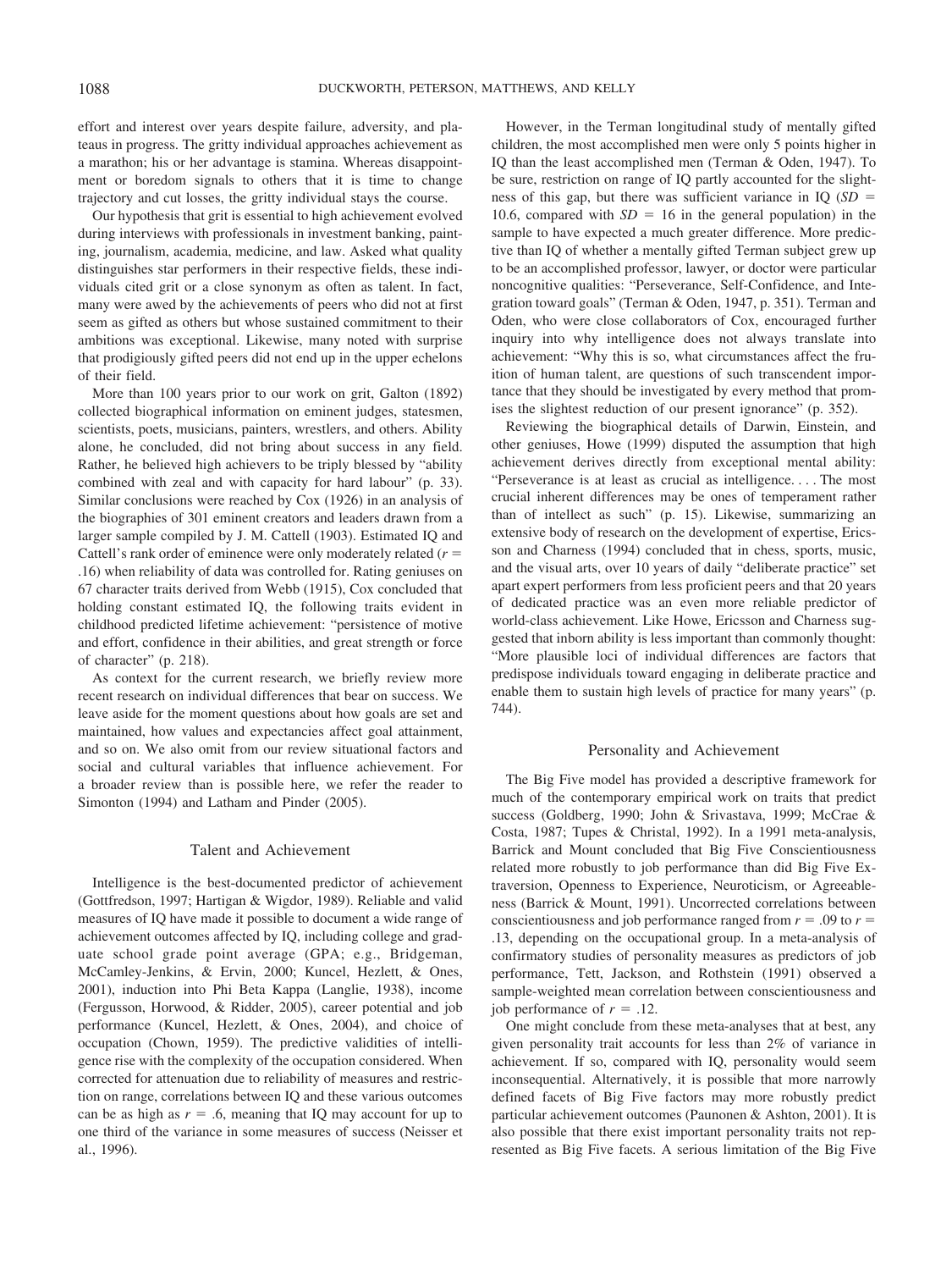taxonomy derives from its roots in the factor analyses of adjectives. Traits for which there are fewer synonyms (or antonyms) tend to be omitted. We agree with Paunonen and Jackson (2000) that

the ultimate test of whether a dimension of behavior is important to the understanding of human behavior depends not on the size of the factor in the language of personality. . .if such dimensions are able to account for criterion variance not accounted for by the Big Five personality factors, then those dimensions need to be considered separately in any comprehensive description of the determinants of human behavior. (p. 833)

Thus, although we recognize the utility of the Big Five taxonomy as a descriptive framework in which newly characterized personality traits should be situated, we do not believe that it provides an exhaustive list of traits worth studying.

Conscientious individuals are characteristically thorough, careful, reliable, organized, industrious, and self-controlled. Whereas all of these qualities bear a plausible contribution to achievement, their relative importance likely varies depending upon the type of achievement considered. For example, Galton (1892) suggested that self-control—the ability to resist temptation and control impulses—is a surprisingly poor predictor of the very highest achievements:

People seem to have the idea that the way to eminence is one of great self-denial, from which there are hourly temptations to diverge.... This is true enough of the great majority of men, but it is simply not true of the generality of those who have gained great reputations. Such men, biographies show to be haunted and driven by an incessant instinctive craving for intellectual work. (p. 36)

Consistent with Galton's distinction, Hough (1992) distinguished between achievement and dependability aspects of conscientiousness. According to Hough, the achievement-oriented individual is one who works hard, tries to do a good job, and completes the task at hand, whereas the dependable person is self-controlled and conventional (p. 144). In a meta-analysis, Hough found scales classified as measuring achievement orientation predicted job proficiency  $(r = .15)$  and educational success  $(r = .29)$  better than did dependability  $(r = .08$  and  $r = .12$ , respectively).

Grit overlaps with achievement aspects of conscientiousness but differs in its emphasis on long-term stamina rather than short-term intensity. The gritty individual not only finishes tasks at hand but pursues a given aim over years. Grit is also distinct from dependability aspects of conscientiousness, including self-control, in its specification of consistent goals and interests. An individual high in self-control but moderate in grit may, for example, effectively control his or her temper, stick to his or her diet, and resist the urge to surf the Internet at work—yet switch careers annually. As Galton (1892) suggested, abiding commitment to a particular vocation (or avocation) does not derive from overriding "hourly temptations."

Grit also differs from need for achievement, described by Mc-Clelland (1961) as a drive to complete manageable goals that allow for immediate feedback on performance. Whereas individuals high in need for achievement pursue goals that are neither too easy nor too hard, individuals high in grit deliberately set for themselves extremely long-term objectives and do not swerve from them even in the absence of positive feedback. A second important distinction is that need for achievement is by definition a nonconscious drive for implicitly rewarding activities and, therefore, impossible to measure using self-report methods (McClelland, Koestner, & Weinberger, 1992). Grit, in contrast, can entail dedication to either implicitly or explicitly rewarding goals. Further, we see no theoretical reason why individuals would lack awareness of their level of grit.

# Development of the Grit Scale

The aforementioned reasoning suggests that grit may be as essential as IQ to high achievement. In particular, grit, more than self-control or conscientiousness, may set apart the exceptional individuals who James thought made maximal use of their abilities. To test these hypotheses, we sought a brief, stand-alone measure of grit that met four criteria: evidence of psychometric soundness, face validity for adolescents and adults pursuing goals in a variety of domains (e.g., not just work or school), low likelihood of ceiling effects in high-achieving populations, and most important, a precise fit with the construct of grit.

We reviewed several published self-report measures but failed to find any that met all four of our criteria. The only stand-alone measure of perseverance we found, the Perseverance Scale for Children (Lufi & Cohen, 1987), is not face valid for adults. The Passion Scale (Vallerand et al., 2003) assesses commitment to a subjectively important activity but not perseverance of effort. The tenacity scale used by Baum and Locke (2004) and derived from Gartner, Gatewood, and Shaver (1991) was developed for entrepreneurs and is not face valid for adolescents. Similarly, the Career Advancement Ambition Scale (DesRochers & Dahir, 2000) refers to attitudes toward one's "profession" and "firm." Cassidy and Lynn (1989) developed a need for achievement questionnaire that taps work ethic and desire for excellence, which are consonant with the construct of grit, but also several irrelevant qualities such as the needs for money, domination of others, superiority over competitors, and social status. Finally, the goal commitment scale by Hollenbeck, Williams, and Klein (1989) assesses state-level, not trait-level, goal commitment.

#### The Present Research

In the absence of adequate existing measures, we developed and validated a self-report questionnaire called the Grit Scale. We expected grit to be associated with Big Five Conscientiousness and with self-control but, in its emphasis on focused effort and interest over time, to have incremental predictive validity for high accomplishment over and beyond these other constructs.

We also tested the hypothesis that grit would be unrelated to IQ. Whereas personality and IQ represent independently flourishing literatures, few contemporary investigations have incorporated both kinds of measures. Thus, we have learned surprisingly little about how personality traits and intelligence are related and about their relative contributions to performance. There are notable exceptions to this trend (cf. Ackerman & Heggestad, 1997; Chamorro-Premuzic & Furnham, 2005), but in general, psychology has ignored the recommendations of Wechsler (1940) and R. B. Cattell and Butcher (1968), who cautioned that the independent study of either noncognitive or cognitive individual differences, to the exclusion of the other, would be impoverished.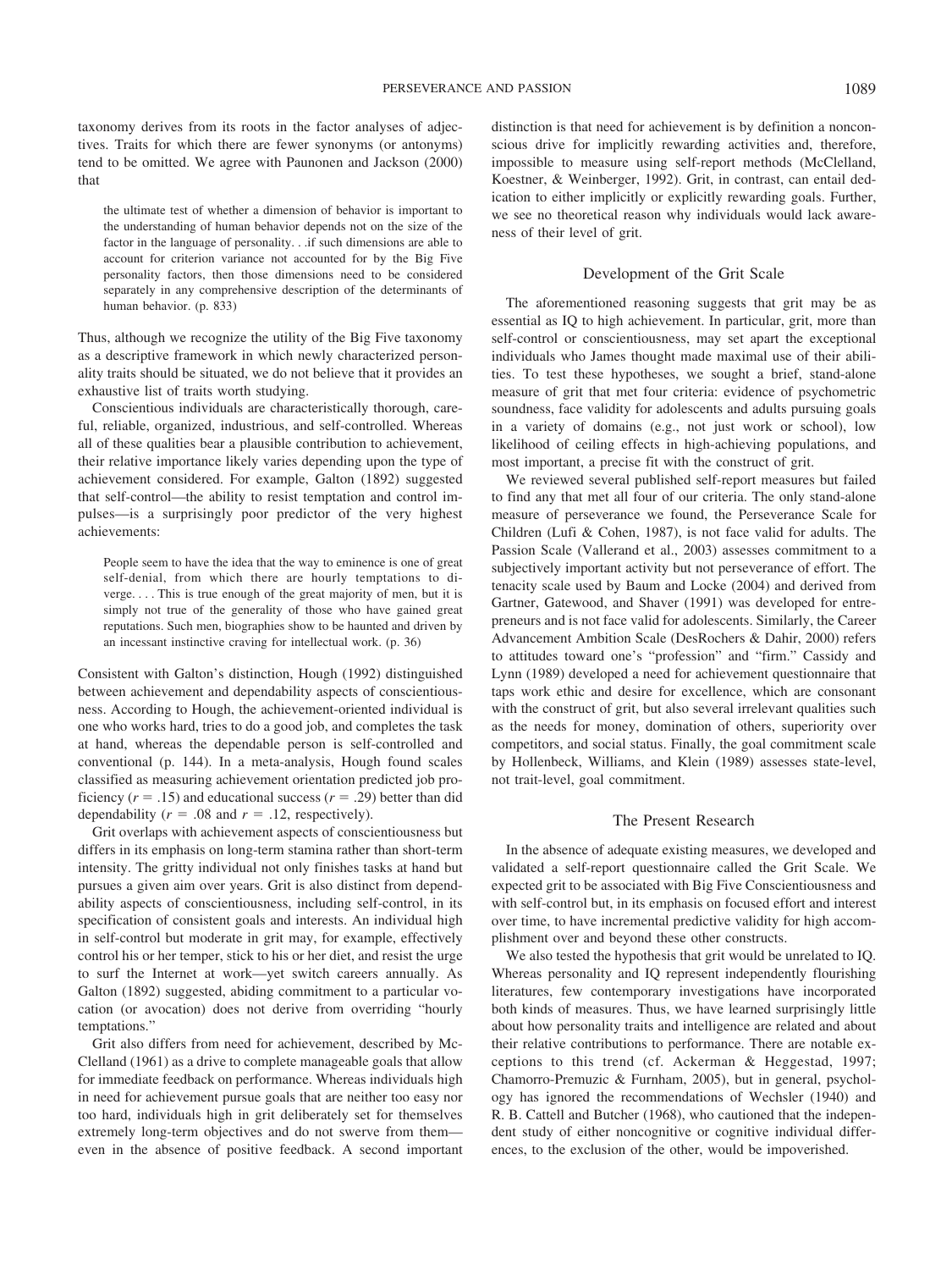# Study 1

Study 1 was a cross-sectional study for which the major purpose was to develop and validate a self-report measure of grit in a large sample of adults aged 25 years or older. The predictive validity of grit was assessed by its association with higher levels of lifetime schooling among individuals of identical age.

The broad age range of the adults in Study 1 allowed us to venture a second question: Does grit grow with age? Although personality traits are by definition relatively stable over time, Big Five Conscientiousness and stability of vocational interests both increase over the life span (McCrae et al., 1999; Srivastava, John, Gosling, & Potter, 2003; Swanson, 1999). Thus, we expected older adults to be slightly higher in grit than younger individuals.

#### *Method*

*Participants and procedure.* Beginning in April 2004, we set up a link on the www.authentichappiness.org website inviting visitors to help validate the Grit Scale. This noncommercial, public website provides free information about psychology research and access to a variety of self-report measures to over 500,000 registered users. All participants indicated how old they were (25 to 34 years, 35 to 44 years, 45 to 54 years, 55 to 64 years, and 65 years and older) and their level of education (some high school, high school graduate, some college, Associate's degree, Bachelor's degree, or postcollege graduate degree). By October 2005, we collected data on 1,545 participants aged 25 and older  $(M = 45)$ years; 73% women, 27% men).

*Development of the Grit Scale.* We began by generating a pool of 27 items tapping the construct of grit. Our overarching goal for scale development was to capture the attitudes and behaviors characteristic of the high-achieving individuals described to us in early, exploratory interviews with lawyers, businesspeople, academics, and other professionals. We intentionally wrote items that would be face valid for both adolescents and adults and that did not specify a particular life domain (e.g., work, school). We included items that tapped the ability to sustain effort in the face of adversity (e.g., "I have overcome setbacks to conquer an important challenge," "I finish whatever I begin"). We also considered that some people sustain effort not because of subjective interest but rather because they are afraid of change, compliant with the expectations of others, or unaware of alternative options. Thus, several Grit Scale items ask about the consistency of interests over time. For example, two reverse-scored items were "My interests change from year to year" and "I have difficulty maintaining my focus on projects that take more than a few months to complete." Items are rated on a 5-point scale from  $1 = not at all like me$  to  $5 =$ *very much like me*.

We considered item-total correlations, internal reliability coefficients, redundancy, and simplicity of vocabulary to eliminate 10 items. On the remaining 17 items, we conducted an exploratory factor analysis on half of the observations chosen at random (*n* 772). We sought a solution that satisfied tests for number of factors (e.g., R. B. Cattell's scree test), retained 5 or more items with loadings of at least .40, yielded internally consistent factors that made psychological sense, and best approximated simple structure. A two-factor oblique solution with promax rotation satisfied these criteria. See Table 1 for the 12 retained items and corrected item-total correlations with each item's respective factor. We considered the possibility that these two factors were an artifact of positively and negatively scored items but were convinced that the factor structure reflected two conceptually distinct dimensions. The first factor contained 6 items indicating consistency of interests, and the second factor contained 6 items indicating perseverance of effort. Because we expected that stamina in the dimensions of interest and effort would be correlated, we accepted this oblique solution in which the two factors were correlated at  $r = .45$ .

To test the integrity of the final two-factor solution, we confirmed that the specificity of each factor (i.e., the portion of reliable variance not shared by the other factor) was larger than the error variance for that factor. Further, confirmatory factor analysis with the remaining 773 observations in our sample supported this two-factor solution (comparative fit index  $= .83$  and root-meansquare error of approximation  $=$  .11). The resulting 12-item Grit

Table 1

|  |  |  |  |  |  |  | Common Factor Analysis of Grit Scale With Promax Rotation |  |
|--|--|--|--|--|--|--|-----------------------------------------------------------|--|
|--|--|--|--|--|--|--|-----------------------------------------------------------|--|

| Factor and Grit Scale item                                                                                    | Promax loading | Item-total $r$ |
|---------------------------------------------------------------------------------------------------------------|----------------|----------------|
| Consistency of Interests                                                                                      |                |                |
| I often set a goal but later choose to pursue a different one. <sup>a</sup>                                   | .61            | .51            |
| New ideas and new projects sometimes distract me from previous ones. <sup>a</sup>                             | .77            | .54            |
| I become interested in new pursuits every few months. <sup>a</sup>                                            | .73            | .59            |
| My interests change from year to year. <sup>a</sup>                                                           | .69            | .51            |
| I have been obsessed with a certain idea or project for a short time but later lost interest. <sup>a</sup>    | .66            | .44            |
| I have difficulty maintaining my focus on projects that take more than a few months to complete. <sup>a</sup> | .47            | .62            |
| Perseverance of Effort                                                                                        |                |                |
| I have achieved a goal that took years of work.                                                               | .65            | .62            |
| I have overcome setbacks to conquer an important challenge.                                                   | .68            | .53            |
| I finish whatever I begin.                                                                                    | .54            | .68            |
| Setbacks don't discourage me.                                                                                 | .58            | .59            |
| I am a hard worker.                                                                                           | .44            | .70            |
| I am diligent.                                                                                                | .64            | .82            |

*Note.* The last column displays the corrected item-total correlations for each item with its respective factor (i.e., either Consistency of Interests or Perseverance of Effort).

<sup>a</sup> Item was reverse scored.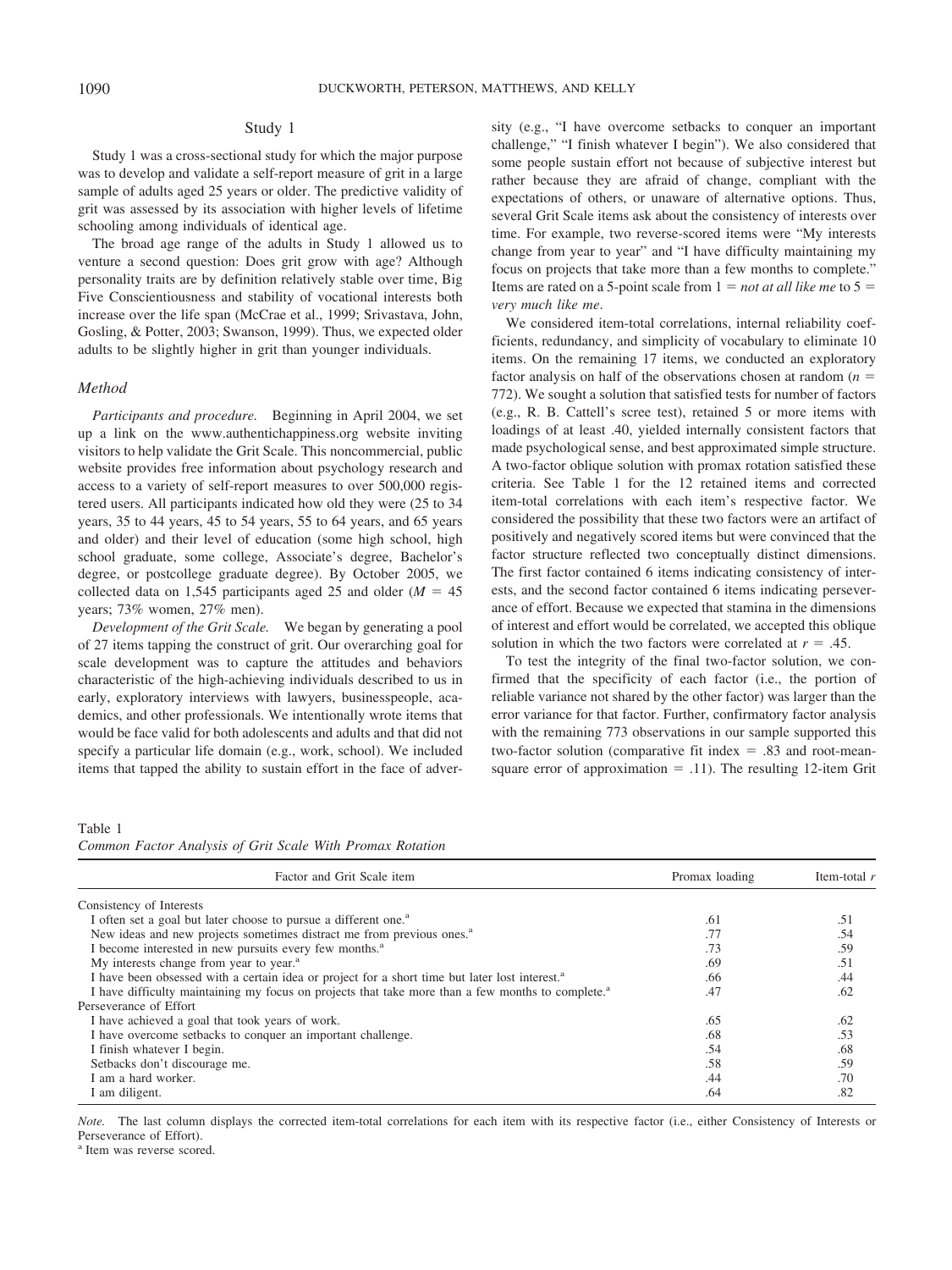Scale demonstrated high internal consistency ( $\alpha = .85$ ) for the overall scale and for each factor (Consistency of Interests,  $\alpha = .84$ ; Perseverance of Effort,  $\alpha = .78$ ). In subsequent analyses, neither factor was consistently more predictive of outcomes than the other, and in most cases, the two together were more predictive than either alone. Therefore, we proceeded using total scores from the full 12-item scale as our measure of grit.

#### *Results and Discussion*

As we predicted, more educated adults were higher in grit than were less educated adults of equal age. We treated age and educational attainment as categorical variables. Two-way analysis of variance models were used to test for differences in grit by education and age. The interaction term was not significant, indicating that differences in grit for levels of education were not differential across age and that the differences in grit for levels of age were not differential across education. We therefore fit a reduced model excluding the interaction term. Main effects for each term indicated a highly significant difference in grit for the levels of each term adjusted for the other effect,  $F(5, 1535) = 15.48, p < .001, \eta_p^2 =$ 0.05, for education;  $F(4, 1535) = 11.98$ ,  $p < .001$ ,  $\eta_p^2 = 0.03$ , for age.

As illustrated in Figure 1, post hoc comparisons revealed that when age is controlled for, postcollege graduates were higher in grit than most other groups. Similarly, participants with an Associate's degree were significantly higher in grit than those with less education and, interestingly, also higher in grit than those with a Bachelor's degree, although this difference failed to reach significance.

Figure 2 shows that when education level is controlled for, grit increased monotonically with age; however, 25- to 34-year-olds did not differ significantly from 35- to 44-year-olds, and 45- to 54-year-olds did not differ significantly from 55- to 64-year-olds. We confirmed that this effect was not an artifact of older participants simply having more life experience and, therefore, a greater likelihood of endorsing Grit Scale items asking about past experiences (e.g., "I have overcome setbacks to conquer an important challenge.") Excluding the 3 items phrased in the past tense did not change the relationship between Grit Scale scores and age. Summary statistics for Study 1 and all subsequent studies can be found in Table 2.

The cross-sectional design of Study 1 limits our ability to draw strong causal inferences about the observed positive association between grit and age. Our intuition is that grit grows with age and that one learns from experience that quitting plans, shifting goals,



*Figure 1.* Grit as a function of educational attainment, controlling for age in Study 1 participants. Error bars represent 95% confidence intervals of the mean.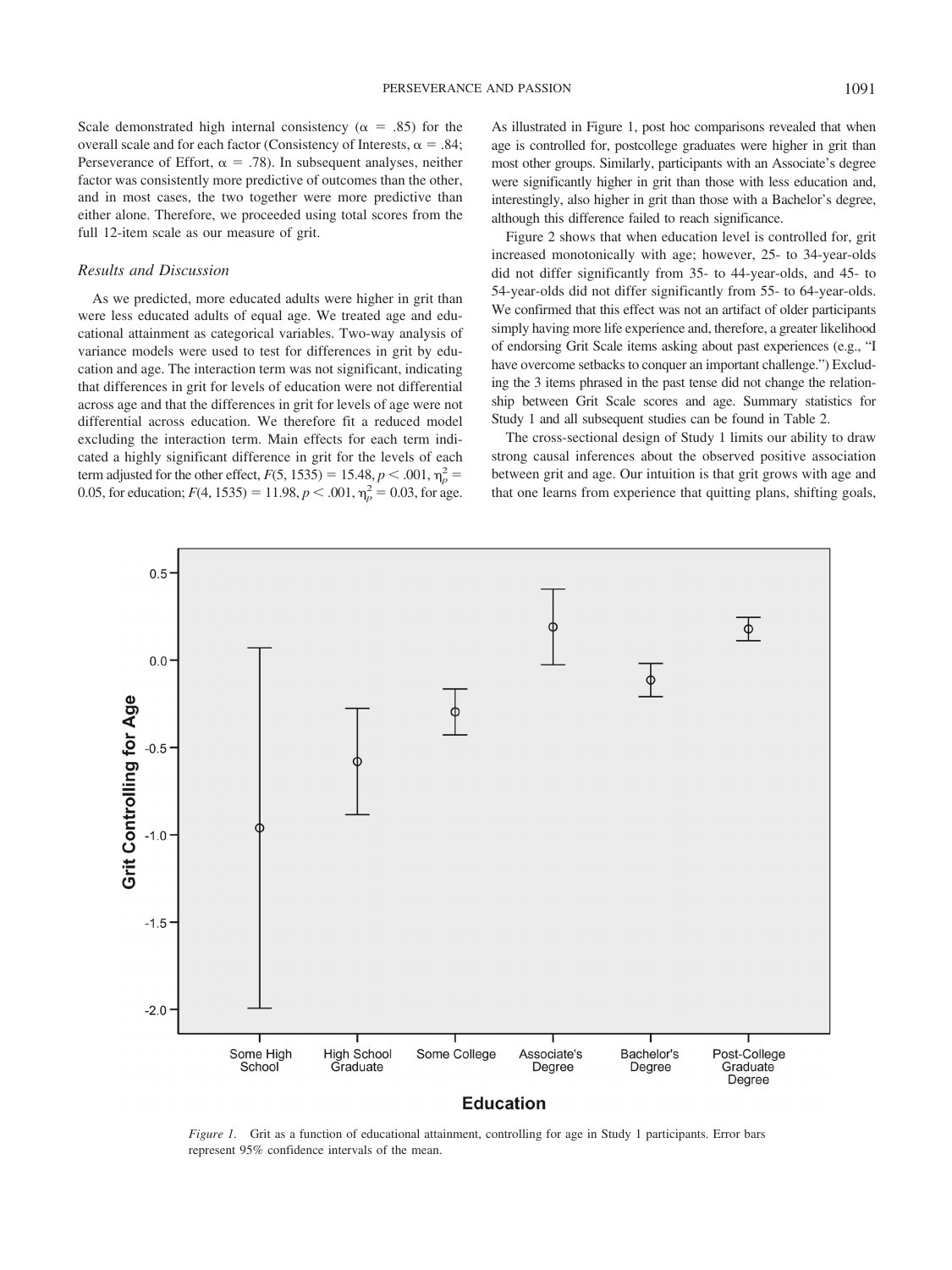

*Figure 2.* Grit as a function of age (in years), controlling for educational attainment in Study 1 participants. Error bars represent 95% confidence intervals of the mean.

and starting over repeatedly are not good strategies for success. In fact, a strong desire for novelty and a low threshold for frustration may be adaptive earlier in life: Moving on from dead-end pursuits is essential to the discovery of more promising paths. However, as Ericsson and Charness (1994) demonstrated, excellence takes time, and discovery must at some point give way to development.

Alternatively, McCrae et al. (1999) speculated that maturational changes in personality, at least through middle adulthood, might be

Table 2 *Summary Statistics for Grit Scale Across Studies*

| Sample characteristics                 | $\alpha$ | N     | M    | SD   |
|----------------------------------------|----------|-------|------|------|
| Study 1: Adults aged 25 and older      | .85      | 1,545 | 3.65 | 0.73 |
| Study 2: Adults aged 25 and older      | .85      | 690   | 3.41 | 0.67 |
| Study 3: Ivy League undergraduates     | .82      | 138   | 3.46 | 0.61 |
| Study 4: West Point cadets in Class of |          |       |      |      |
| 2008                                   | .77      | 1.218 | 3.78 | 0.53 |
| Study 5: West Point cadets in Class of |          |       |      |      |
| 2010                                   | .79      | 1.308 | 3.75 | 0.54 |
| Study 6: National Spelling Bee         |          |       |      |      |
| finalists                              | .80      | 175   | 3.50 | 0.67 |

genetically programmed. From an evolutionary psychology perspective, certain traits may not be as beneficial when seeking mates as when providing for and raising a family. A third possibility is that the observed association between grit and age is a consequence of cohort effects. It may be that each successive generation of Americans, for social and cultural reasons, has grown up less gritty than the one before (cf. Twenge, Zhang, & Im, 2004).

Similarly, we interpret the observed association between grit and education as evidence that sticking with long-range goals over time makes possible completion of high levels of education. But, it is also possible that when evaluating one's ability to stay focused on goals, overcome setbacks, and so on, personal academic accomplishments were particularly salient and, therefore, spuriously inflated grit scores. Finally, because all information in Study 1 was self-reported and because grit was not compared with other traits, we cannot rule out the possibility that observed positive associations were the consequence of social desirability bias.

# Study 2

In Study 1, grit was associated with educational attainment and age. The purpose of Study 2 was to test whether these relationships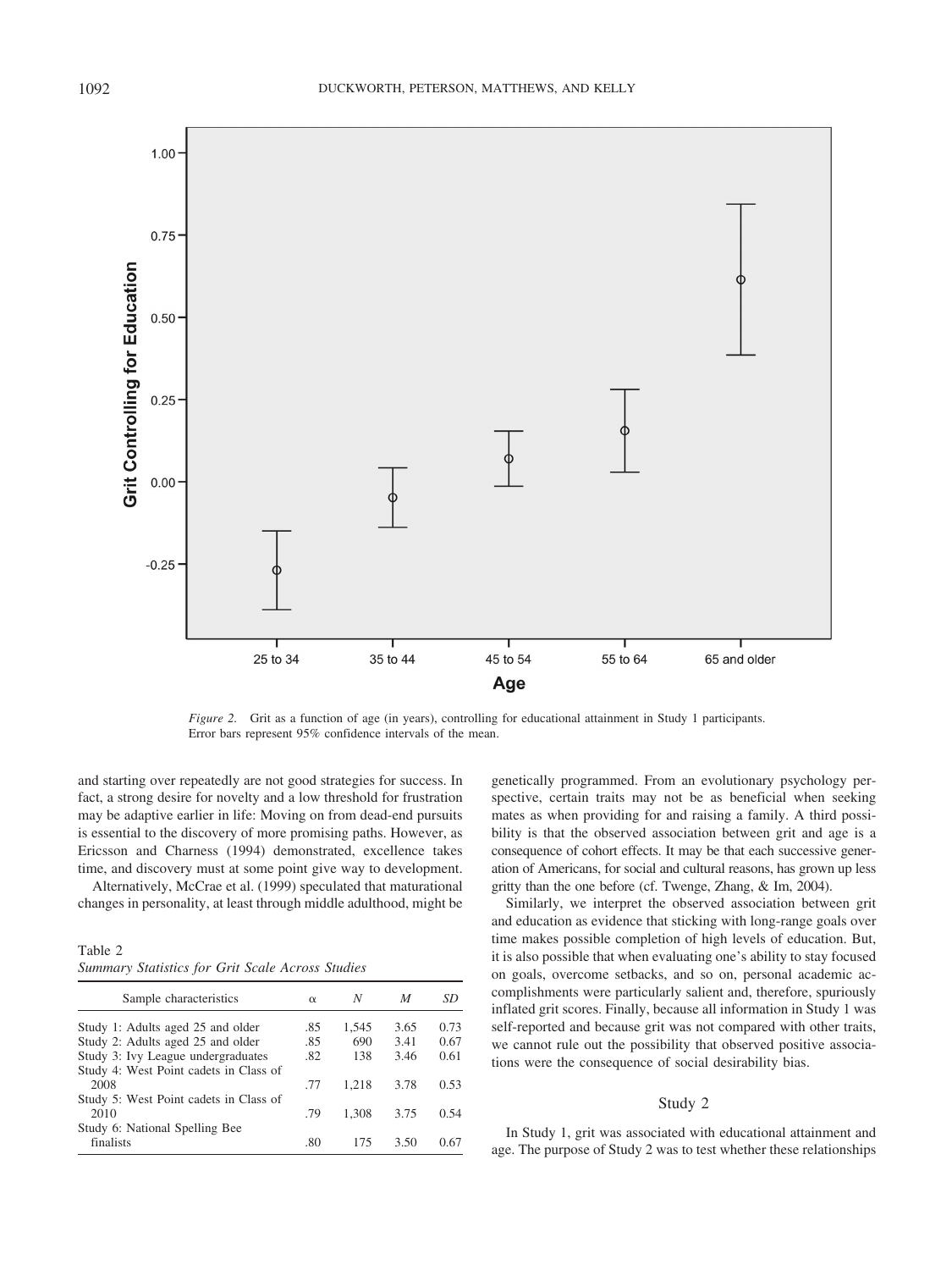would hold when conscientiousness and other Big Five traits were controlled for. That is, does grit provide incremental predictive validity over and beyond Big Five traits? Also, is there evidence that grittier individuals make fewer career switches than their less gritty peers?

#### *Method*

Beginning in April 2006, we revised our online study on www .authentichappiness.org. By September 2006, 706 participants aged 25 and older completed the same measures as in Study 1. In addition, participants indicated "the number of times I have changed careers" and completed the Big Five Inventory (BFI; John & Srivastava, 1999), a widely used 44-item questionnaire that has demonstrated convergent validity with Costa and McCrae's (1992) NEO Five-Factor Inventory and Goldberg's (1992) Trait Descriptive Adjectives measures of Big Five traits. Participants endorse items such as "I see myself as someone who is talkative" using a 5-point Likert scale, where  $1 = \text{disagree strongly}$  and  $5 = \text{agree}$ *strongly*. Observed internal reliabilities of the BFI subscales measuring conscientiousness, extraversion, neuroticism, agreeableness, and openness to experience were  $\alpha = .86, .89, .85, .82,$  and .84, respectively. Only 16 participants (2%) reported as their highest education level either "high school" or "some high school." Therefore these individuals were excluded from analysis. The resultant sample comprised 690 participants  $(M = 45$  years,  $SD = 11$ ; 80% women, 20% men).

# *Results and Discussion*

As we expected, grit related to Conscientiousness ( $r = .77$ ,  $p <$ .001) more than to Neuroticism ( $r = -.38$ ,  $p < .001$ ), Agreeableness ( $r = .24$ ,  $p < .001$ ), Extraversion ( $r = .22$ ,  $p < .001$ ), and Openness to Experience  $(r = .14, p < .001)$ .

The incremental predictive validity of grit for education and age over and beyond conscientiousness and other Big Five traits was supported. In a two-way analysis of variance predicting grit from education and age, both education,  $F(3, 682) = 11.54$ ,  $p < .001$ ,  $\eta_p^2 = .05$ , and age,  $F(4, 682) = 15.32, p < .001, \eta_p^2 = .08$ , were significant predictors. When conscientiousness was added as a covariate to the above model, both education,  $F(3, 657) = 10.63$ ,  $p < .001$ ,  $\eta_p^2 = .05$ , and age,  $F(4, 657) = 8.45$ ,  $p < .001$ ,  $\eta_p^2 = .05$ , remained significant predictors. Further, when neuroticism, agreeableness, extraversion, and openness to experience were added to this analysis of covariance model as additional covariates, both education,  $F(3, 653) = 11.48$ ,  $p < .001$ ,  $\eta_p^2 = .05$ , and age,  $F(4, 653)$ 653) = 6.94,  $p < .001$ ,  $\eta_p^2 = .04$ , remained significant predictors. As illustrated in Figure 3, post hoc comparisons revealed that individuals who had completed only "some college" were lower in grit than any other group, and individuals who had earned an Associate's degree or a graduate degree were higher in grit than individuals with a Bachelor's degree. Figure 4 shows that grit was lowest among 25- to 34-year-olds and highest among those 65 years and older.

Similarly, grit had incremental predictive validity for number of lifetime career changes over and beyond age, conscientiousness, and other Big Five traits. Because the distribution of lifetime career changes was skewed right  $(M = 2.25, SD = 2.04)$ , we performed a median split to compare individuals with high versus low career changes. We also standardized all continuous predictor variables prior to analysis to allow for a more intuitive understanding of odds ratios (ORs). In a binary logistic regression predicting high versus low career change from grit, age, and all Big Five traits, grit was the only significant predictor (OR = 0.65,  $\beta$  =  $-.44, p = .001$ ). Individuals who were a standard deviation higher in grit than average were 35% less likely to be frequent career changers.

#### Study 3

Studies 1 and 2 established an association between grit and educational attainment in two diverse sample of adults. Because we were interested in predicting performance among high achievers, Study 3 tested whether grit was associated with cumulative GPA among undergraduates at an elite university. Further, using SAT scores as a measure of general mental ability, we tested whether grit would be orthogonal to intelligence and, therefore, explain variance in GPA over and beyond that explained by intelligence.

# *Method*

*Participants.* Participants were 139 undergraduate students (69% women, 31% men) majoring in psychology at the University of Pennsylvania. The average SAT score of this participant pool was 1,415, a score achieved by fewer than 4% of students who take the SAT.

*Procedure and measures.* Participants were recruited through an e-mail invitation sent to approximately 350 psychology majors in fall 2002. The invitation emphasized the voluntary and confidential nature of the study and provided a website address where participants could complete the Grit Scale and report additional information, including current GPA, expected year of graduation, gender, and SAT scores. Following Frey and Detterman's (2004) study, we used SAT scores as a measure of general mental ability.

#### *Results and Discussion*

Gritty students outperformed their less gritty peers: Grit scores were associated with higher GPAs ( $r = .25$ ,  $p < .01$ ), a relationship that was even stronger when SAT scores were held constant  $(r = .34, p < .001)$ . As we expected, SAT scores were also related to GPA  $(r = .30, p < .001)$ .

It is interesting to note that grit was associated with lower SAT scores  $(r = -.20, p < .03)$ , suggesting that among elite undergraduates, smarter students may be slightly less gritty than their peers. This finding was somewhat surprising given that Ackerman and Heggestad (1997) found conscientiousness and IQ to be orthogonal. However, our result is consistent with that of Moutafi, Furnham, and Paltiel (2005), who found in a large sample of job applicants that conscientiousness and general intelligence were inversely correlated at  $r = -.24$ . It is possible, as Moutafi et al. have suggested, that among relatively intelligent individuals, those who are less bright than their peers compensate by working harder and with more determination.

#### Study 4

The question of what predicts success in the most challenging environments is particularly important to military decision makers.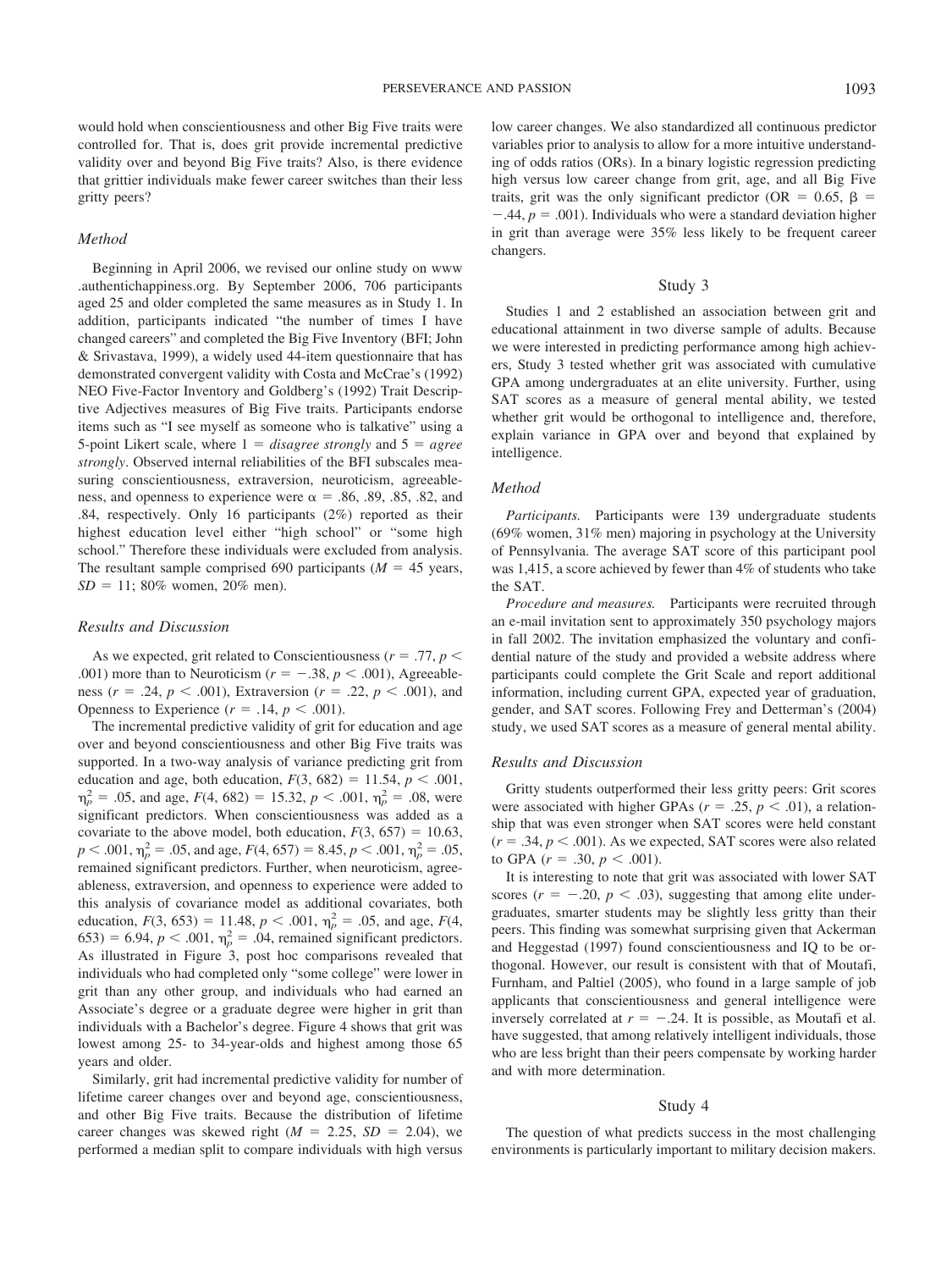

*Figure 3.* Grit as a function of educational attainment, controlling for age and Big Five traits in Study 2 participants. Error bars represent 95% confidence intervals of the mean.

The United States Military Academy, West Point, graduates more than 900 new officers annually, about 25% of the new lieutenants required by the Army each year. Admission to West Point is extremely competitive. Candidates must receive a nomination from a member of Congress or from the Department of the Army. They are then evaluated on their academic, physical, and leadership potential. Specifically, admission to West Point depends heavily on a Whole Candidate Score, a weighted average of SAT scores, class rank, demonstrated leadership ability, and physical aptitude. Even with such a rigorous admissions process, about 1 in 20 cadets drops out during the first summer of training.

In Study 4, we expected grit to predict retention over the first summer and, among those cadets who remained, military and academic GPA 1 year later. Given the especially rugged experience of the summer regimen, we anticipated that grit would predict retention better than would self-control. We expected grit to be unrelated to IQ (as measured by SAT scores) or to physical aptitude.

# *Method*

*Participants.* Participants were 1,218 of 1,223 freshman cadets who entered the United States Military Academy, West Point, in July

2004. This group was typical of recent West Point classes in terms of gender (16% women, 84% men), ethnicity (77% Caucasian, 8% Asian, 6% Hispanic, 6% Black, 1% American Indian, and 2% other ethnicity), and age ( $M = 19.05$  years,  $SD = 1.1$ ).

*Procedure.* Participants completed questionnaires during a routine institutional group testing activity on the 2nd and 3rd days after arrival to West Point in June 2004. The test administrator informed cadets that participation in this study was voluntary and that the information provided would be kept confidential. Separately, official records were obtained for other data.

#### *Measures*

*Grit.* In the current sample, the Grit Scale had an internal reliability coefficient of  $\alpha = .79$ .

*Self-control.* The Brief Self-Control Scale (BSCS; Tangney, Baumeister, & Boone, 2004) contains 13 items endorsed on a 5-point scale, where  $1 = not$  *like me at all* and  $5 = very$  *much like me* (e.g., "I have a hard time breaking bad habits" and "I do certain things that are bad for me, if they are fun"). In the current sample, the BSCS had an internal reliability coefficient of  $\alpha = .81$ .

*Whole Candidate Score.* The Whole Candidate Score is used in conjunction with other information to admit applicants to West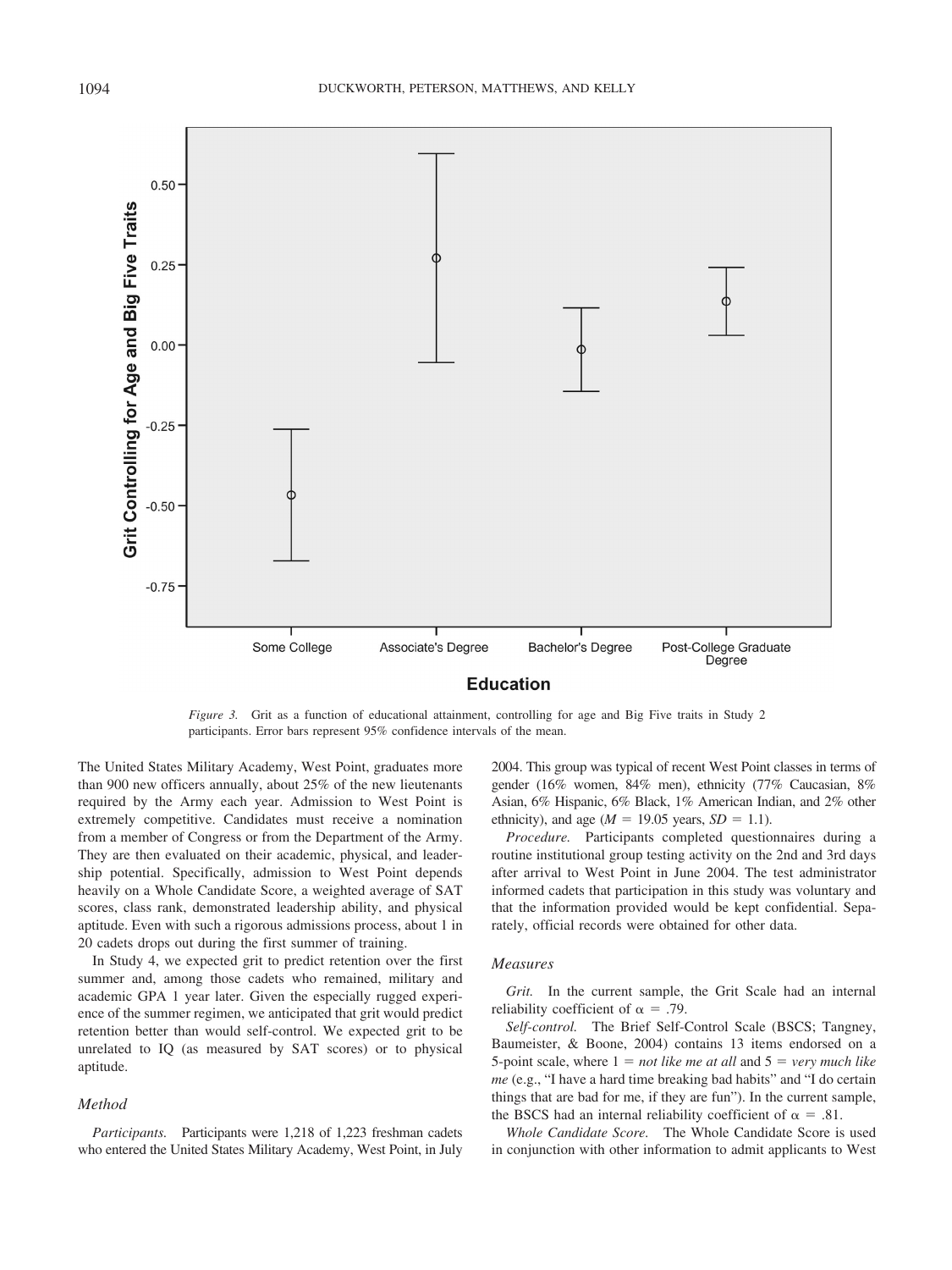

*Figure 4.* Grit as a function of age (in years), controlling for educational attainment and Big Five traits in Study 2 participants. Error bars represent 95% confidence intervals of the mean.

Point. The Whole Candidate Score is a weighted composite of high school rank; SAT score; Leadership Potential Score, which reflects participation in extracurricular activities; and Physical Aptitude Exam, a standardized physical exercise evaluation.

*Summer retention.* Summer retention was coded as a dichotomous variable where  $1 = retained$  and  $0 = separated$  as of the *first day of the fall semester*. In the current sample, 94.2% of cadets completed the summer training ( $n = 1,152$ ), and 5.8% dropped out  $(n = 71)$ . To examine the individual effects of grit, self-control, and other predictors on retention, we conducted separate binary logistic regressions with retention as the dependent variable. For each predictor, we report beta, which represents the change in the log odds of retention due to a unit change in the predictor, and the OR, which in the case of continuous predictor variables represents the change in the odds of retention associated with a one-unit change in the predictor.

*Academic GPA.* Academic GPA was calculated in spring 2005 as the cumulative average of grades in academic subjects.

*Military Performance Score (MPS).* MPS was calculated in spring 2005 from performance ratings from military program activities during the summer and academic year as well as grades for military science courses. Activities completed at higher levels of responsibility were weighted more heavily.

# *Results and Discussion*

Grit was not related to Whole Candidate Score  $(r = .02, ns)$  nor any of its components: SAT score  $(r = -.05, ns)$ , high school class rank  $(r = -.04, ns)$ , Leadership Potential Score  $(r = .05, ns)$ , and Physical Aptitude Exam  $(r = .01, ns)$ . As predicted, grit was related to self-control ( $r = .63$ ,  $p < .001$ ).

Grit predicted completion of the rigorous summer training program better than any other predictor. We conducted separate binary logistic regression analyses predicting summer retention from grit, self-control, and Whole Candidate Score. Predictor variables were standardized before regression analysis to allow for a more intuitive understanding of ORs. Cadets who were a standard deviation higher than average in grit were more than 60% more likely to complete summer training ( $\beta$  = .48, OR = 1.62,  $p < .001$ ), whereas cadets who scored a standard deviation above average in self-control were only 50% more likely to complete the summer course ( $\beta$  = .41, OR = 1.50,  $p < .01$ ). Whole Candidate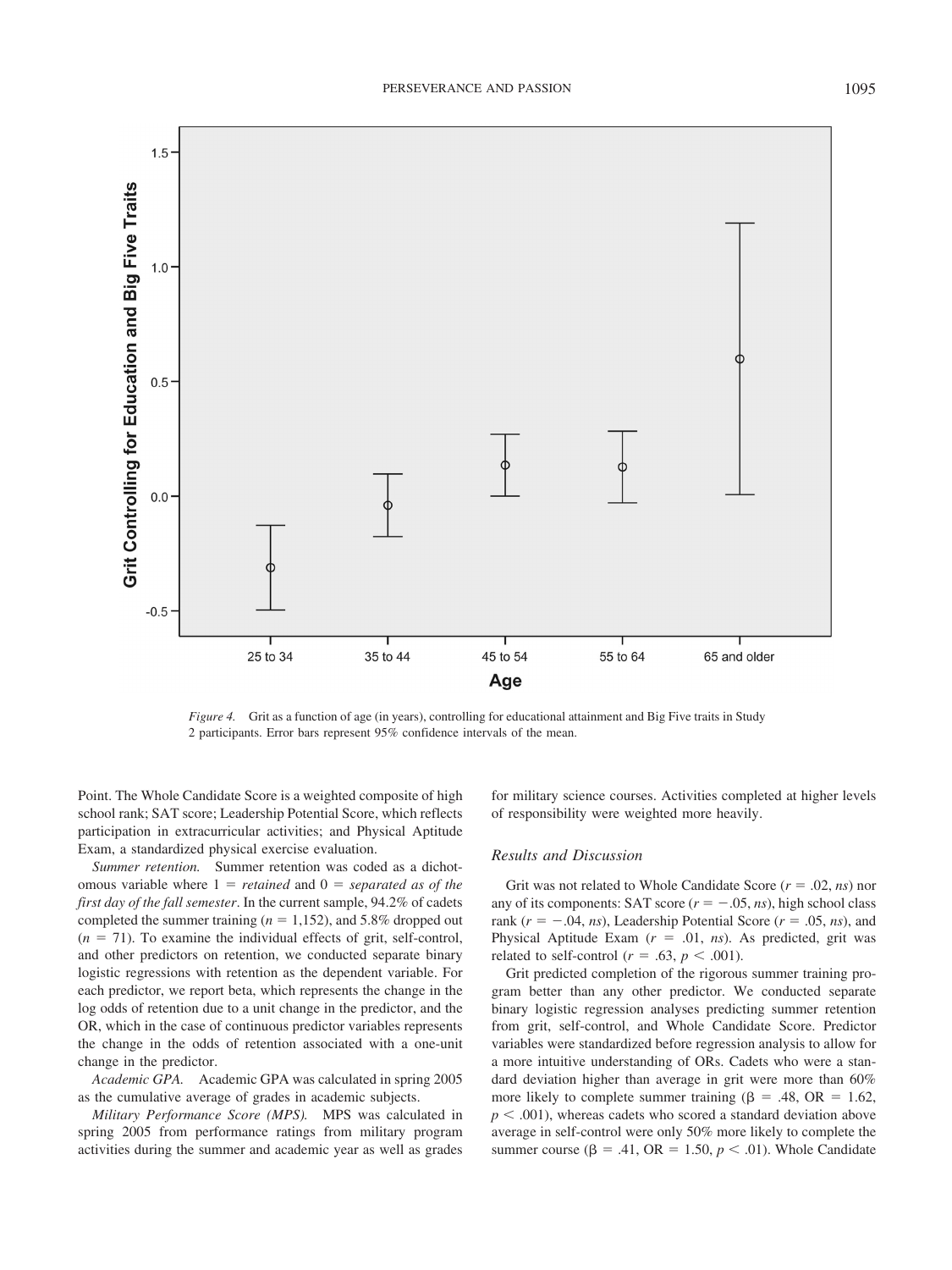Score, the composite score used by West Point to admit candidates, did not predict summer retention ( $\beta = .09$ , OR = 1.09, *ns*). Further, when all three predictors were entered simultaneously into a binary logistic regression model, grit ( $\beta$  = .44, OR = 1.55, *p* < .01) but neither self-control ( $\beta$  = .12, OR = 1.13, *ns*) nor Whole Candidate Score  $(\beta = .11, \text{ OR } = 1.11, \text{ ns})$  predicted retention robustly.

However, grit was not the best predictor of cumulative first-year academic GPA and MPS among cadets who remained at West Point. Grit predicted MPS ( $r = .19$ ,  $p < .001$ ) about as well as did self-control ( $r = .21$ ,  $p < .001$ ). However, self-control was a better predictor of GPA ( $r = .13$ ,  $p < .001$ ) than was grit ( $r = .06$ ,  $p <$ .05);  $p < .001$  for the difference in correlation coefficients. Even more striking was the superior prediction by Whole Candidate Score of both MPS ( $r = .42$ ,  $p < .001$ ) and GPA ( $r = .64$ ,  $p <$ .001). When Whole Candidate Score and self-control were held constant, grit continued to predict MPS (partial  $r = .09$ ,  $p < .01$ ) but not GPA (partial  $r = -.01$ , *ns*).

These findings support Galton's (1892) contention that there is a qualitative difference between minor and major accomplishments. Earning good grades during the academic year at West Point requires regulating effort from moment to moment, primarily by resisting "hourly temptations" to procrastinate, daydream, or indulge in unproductive diversions. Self-control may be constantly taxed, but the workload is manageable and there is little temptation to give up altogether. Staying at West Point through the first summer training (sometimes referred to as *Beast Barracks*), in contrast, calls upon a different sort of fortitude. Beast Barracks is deliberately engineered to test the very limits of cadets' physical, emotional, and mental capacities. A reasonable response to the unrelenting dawn-to-midnight trials of Beast Barracks would be to exchange the goal of graduating from West Point for a more manageable goal such as graduating from a liberal arts college.

## Study 5

Study 4 showed that grittier cadets were more likely to complete their first summer of training at West Point. Study 5 was a replication and extension of Study 4 in which we tested whether grit had incremental predictive validity for summer attrition over and beyond Big Five Conscientiousness.

#### *Method*

On the day after their arrival at West Point in June 2006, 1,308 of 1,310 cadets in the Class of 2010 completed questionnaires. Participants completed the Grit Scale (observed  $\alpha = .79$ ) and the 9-item Conscientiousness subscale of the Big Five Inventory (John & Srivastava, 1999; observed  $\alpha = .82$ ). Official records including Whole Candidate Scores and retention data were obtained in September 2006. Summer retention for the Class of 2010 (95.3%) was higher than for the Class of 2008 (94.2%).

# *Results and Discussion*

Whole Candidate Score was related to conscientiousness (*r* .12,  $p < .001$ ) but not to grit ( $r = .03$ , ns). As in Study 2, grit and conscientiousness were highly related ( $r = .64$ ,  $p < .001$ ). Nevertheless, summer retention was predicted better by grit ( $\beta = .31$ , OR = 1.36,  $p < .02$ ) than by either conscientiousness ( $\beta = .09$ ,  $OR = 1.09$ , *ns*) or Whole Candidate Score ( $\beta = .02$ ,  $OR = 1.02$ , *ns*). When all three predictors were entered simultaneously into a binary logistic regression model, grit predicted summer retention  $(\beta = .39, \text{ OR } = 1.47, p < .03)$ , but Conscientiousness ( $\beta = -.17$ ,  $OR = 0.85$ , *ns*) and Whole Candidate Score ( $\beta = .04$ , OR = 1.04, *ns*) did not.

#### Study 6

Study 6 was a prospective, longitudinal investigation involving finalists in the 2005 Scripps National Spelling Bee. This annual competition involves thousands of children in the United States, Europe, Canada, New Zealand, Guam, Jamaica, Puerto Rico, the U.S. Virgin Islands, The Bahamas, and American Samoa. In 2005, 273 newspapers sponsored spelling bee programs in their communities; the champion of each sponsor's spelling bee advanced to the national competition in Washington, DC. The two outcomes of interest were final round reached in the national competition and number of prior competitions in which children participated.

We were interested in this competition for two reasons. First, we were curious about the importance of grit to exceptional extracurricular accomplishment—to avocational rather than vocational pursuits. Second, Study 6 enabled us to test a hypothesis about the mechanism of grit. We expected the effect of grit on final round to be mediated by time on task, in this context operationally defined as the number of hours spent studying for the current spelling bee final competition and, in addition, the number of prior final competitions entered.

#### *Method*

*Participants.* Of 273 finalists in the 2005 Scripps National Spelling Bee, 175 (64%) elected to participate by returning signed child and parent consent forms and self-report questionnaires in April and May 2005, prior to the June final competition. Participants ranged in age from 7 to 15 years old  $(M = 13.20, SD =$ 1.23); 48% were girls, and 52% were boys. Of these 175 participants, 79 volunteered to take a verbal IQ measure over the telephone. We were able to administer the verbal IQ test to 66 participants before the competition; the remaining 13 verbal IQ tests were administered during the 2 weeks following the competition. Participants did not differ from nonparticipants on age, gender, final round reached, or number of prior competitions. Similarly, there were no systematic differences on these variables between participants who completed the verbal IQ measure and those who did not, nor between participants who completed the verbal IQ measure before the final competition and those who completed it afterward.

#### *Measures*

*Grit.* The Grit Scale had an internal reliability coefficient of  $\alpha = .80$  in this study.

*Self-control.* The BSCS had an internal reliability of  $\alpha = .88$ in the current sample.

*Verbal IQ.* The Similarities subtest of the Wechsler Intelligence Scale for Children–III (Wechsler, 1991) was delivered over the telephone to a subgroup of participants who indicated a will-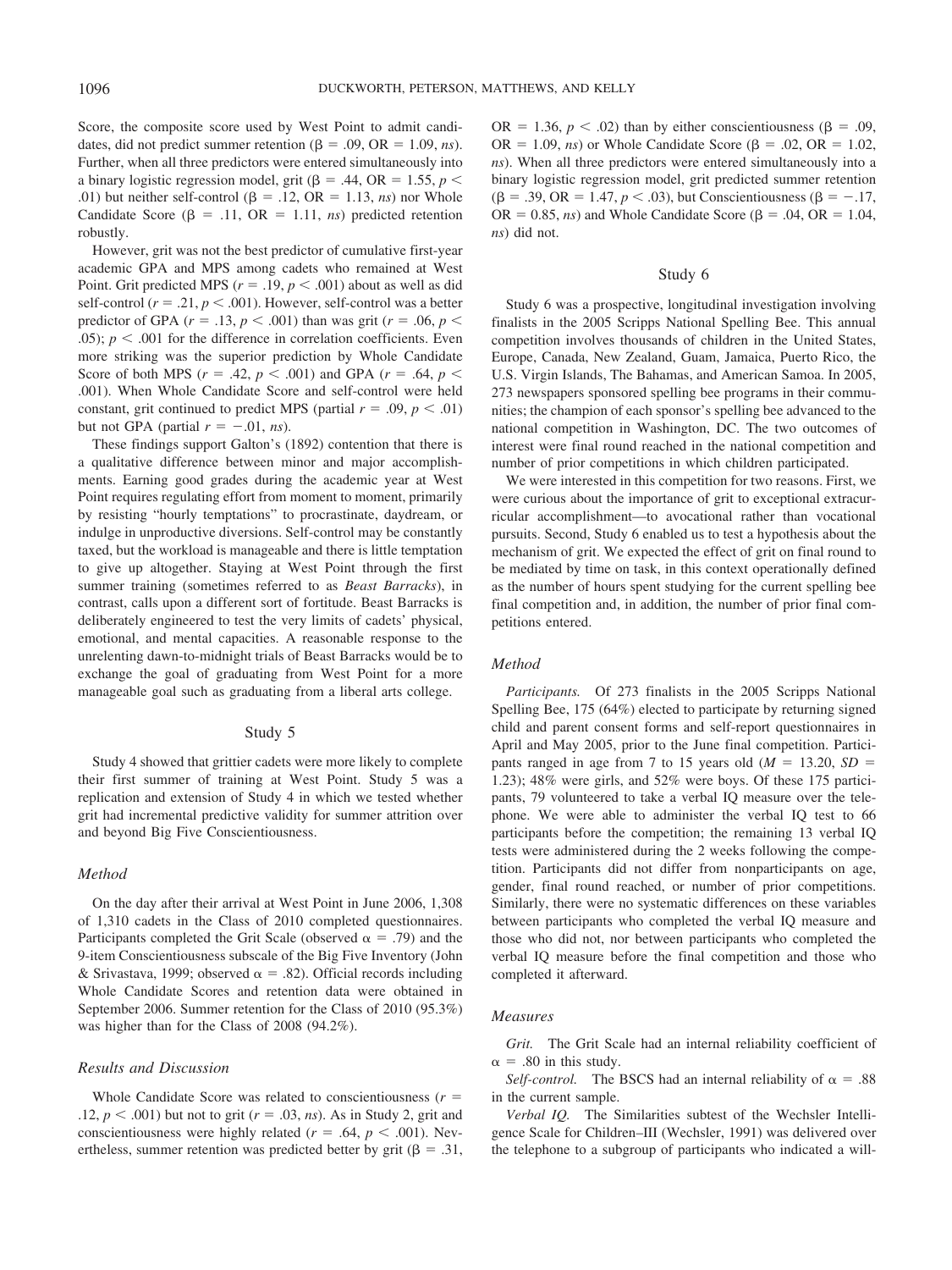ingness to be called for this purpose. The Wechsler Intelligence Scale for Children–III is a widely used measure of general intelligence for children aged 6 to 16 years. The subtest comprises 19 word pairs that participants are asked to compare and bring under a single concept (e.g., "Red and blue. How are they similar? How are they the same?") We chose the Similarities subtest in part because it correlates highly with verbal IQ  $(r = .85)$  and full scale IQ  $(r = .78)$ . In addition, we considered that most participants would be memorizing words in preparation for the spelling bee competition and that this verbal subtest would be least confounded with vocabulary learned explicitly for the competition. Wechsler (1958) pointed out that

while a certain degree of verbal comprehension is necessary for even minimal performance, sheer word knowledge need only be a minor factor. More important is the individual's ability to perceive the common elements of the terms he is asked to compare and, at higher levels, his ability to bring them under a single concept. (p. 73)

The Similarities subtest has a published average split-half reliability coefficient of .81 and an average test–retest stability coefficient of .81. The current sample scored more than a standard deviation above average (mean scaled score  $= 13.83$ ,  $SD = 2.38$ ).

*Study time.* Participants reported how many hours per day they studied for the spelling bee finals on weekdays and, separately, how many hours per day they studied on weekends. Participants studied for the spelling bee an average of 2.25 hr per day (*SD* 2.04) on weekends and 1.34 hr per day  $(SD = 1.50)$  on weekdays. We interpret the higher mean and standard deviation for weekend studying as indicating that on Saturdays and Sundays finalists had fewer school-related and extracurricular obligations and, therefore, more discretionary time for studying. Because weekend and weekday studying hours were highly correlated ( $r = .62$ ,  $p < .001$ ), and because of the greater variance in weekend studying hours, in subsequent analyses we used weekend studying hours only.

*Final round.* The final competition of the Scripps National Spelling Bee is an oral competition conducted in rounds until only one speller remains. Rounds end after all spellers among those remaining in competition have spelled for the judges one new word. Beginning in Round 3, if a speller misspells a word, he or she is eliminated. During the 2005 competition, the winner correctly spelled words during all 19 rounds, two children tied for second place by correctly spelling words during the first 18 rounds, and so on. For all participants in our study, we recorded the number of rounds completed by a finalist prior to elimination.

*Prior competitions.* We recorded from records provided by the Scripps National Spelling Bee the total number of times a child has participated in the final competition. Of the 175 participants in our study, 133 (76%) were first-time finalists, 34 (19%) had competed once before, 4 had competed twice before (2%), and 4 had competed in three prior competitions (2%).

# *Results and Discussion*

The two dependent variables of interest in Study 6—final round and prior competitions—were ordinal. We therefore used ordinal regression models (Scott, Goldberg, & Mayo, 1997) to test the effect of each predictor. We report the statistical significance and OR for each covariate, where the OR represents the likelihood of being in the next category per unit increase in the covariate. To

facilitate interpretation of ORs, we standardized grit, self-control, and verbal IQ scores before fitting ordinal regression models. Not surprisingly, older children were more likely to have participated in prior competitions ( $p < .02$ ), and there was a trend toward older children advancing farther in competition ( $p < .08$ ). We therefore include age as a covariate in all subsequent analyses.

As shown in Figure 5, grit predicted advancement to higher rounds in competition. In an ordinal regression model with final round as the dependent variable, grit ( $\beta$  = .34, OR = 1.41, *p* < .04) and age ( $\beta$  = .28, OR = 1.32,  $p < .05$ ) were significant predictors, indicating that finalists with grit scores a standard deviation above the mean for same-aged finalists were 41% more likely to advance to further rounds.

Despite the sizable correlation between grit and self-control  $(r = .66, p < .001)$ , self-control ( $\beta = .04$ , OR = 1.04, *ns*) failed to predict performance when age was controlled for  $(\beta = .27, )$  $OR = 1.31, p < .06$ ). When grit, self-control, and age were entered as predictors of final round, grit ( $\beta = .62$ ,  $OR = 1.86$ ,  $p < .01$ ) and age ( $\beta$  = .29, OR = 1.33,  $p < .05$ ) were the only significant positive predictors.

Verbal IQ also predicted final round. In an ordinal regression model with final round as the dependent variable, verbal IQ ( $\beta$  = .80, OR = 2.22,  $p < .003$ ) but not age ( $\beta$  = .20, OR = 1.22, *ns*) was a significant predictor. Grit and verbal IQ were not strongly related  $(r = .02, ns)$ . Thus, we were surprised that in an ordinal regression model predicting final round from grit, verbal IQ, and age, grit was not a statistically significant predictor of final round. Specifically, the regression coefficient for grit in this model was  $\beta$  = .19 and its OR was 1.21, suggesting that finalists who were a standard deviation above the mean for finalists of the same age and verbal IQ might be 21% more likely to advance to further rounds. Because listwise deletion of participants who did not complete the verbal IQ measure reduced the model's degrees of freedom by more than half, we speculate that grit would have been a significant predictor had we obtained verbal IQ data on more children and thus preserved statistical power. However, we cannot rule out other explanations.

Gritty finalists outperformed their less gritty peers at least in part because they studied longer. Specifically, weekend hours of practice mediated the relationship between grit and final round.



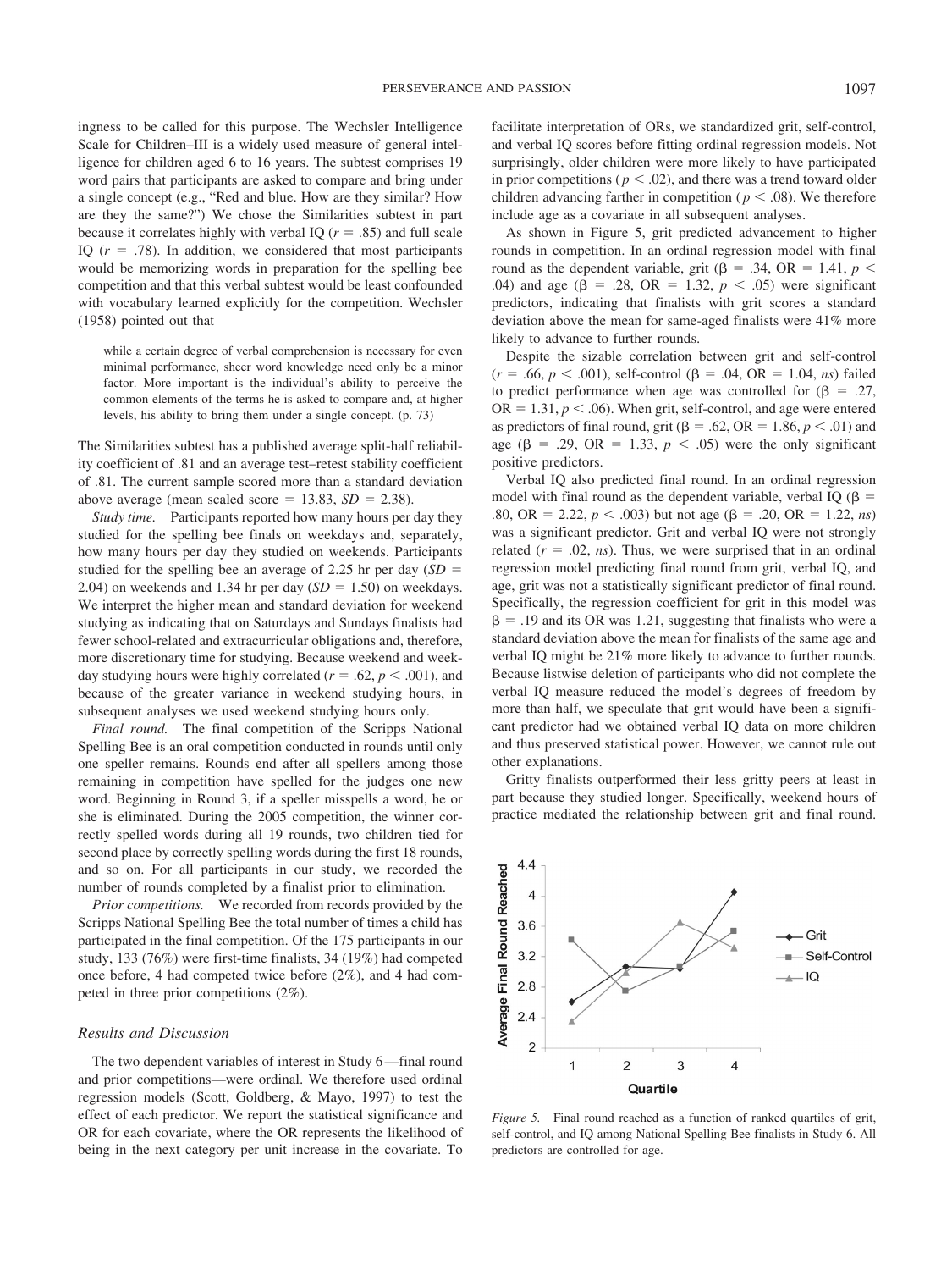Several criteria must be met for a variable to be considered a mediator: The independent variable must predict the mediator, the mediator must predict the dependent variable when controlling for the independent variable, and the independent variable must predict the dependent variable. In addition, mediation implies that association of the independent variable and the dependent variable is reduced in the presence of the mediator (see Figure 6).

We showed in the above ordinal regression model that grit indeed predicted final round when holding age constant. Second, in a simultaneous multiple regression with study time as the dependent variable and age as a covariate, we found grit was a significant predictor ( $\beta$  = .28,  $p$  < .001). Finally, in a simultaneous ordinal regression model predicting final round, study time  $(\beta = .30, \text{OR} = 1.35, p < .001)$  and age ( $\beta = .32, \text{OR} = 1.38, p < .001$ ) .03) were both significant predictors, but grit ( $\beta$  = .16, OR = 1.17, *ns*) was not. Thus, although we do not know of an accepted test for the significance of the decrement in the grit regression coefficient, this set of regression analyses is consistent with weekend hours of practice at least partially mediating the relationship between traitlevel grit and performance.

We followed a similar procedure to show that experience in prior final competitions was also a partial mediator between grit and final round. In contrast to self-control and verbal IQ, grit robustly postdicted participation in prior national spelling bee final competitions. In an ordinal regression model with prior competitions as the dependent variable, grit ( $\beta$  = .48, OR = 1.62, *p* < .02) was a significant predictor when age was controlled for  $(\beta = .30, ...)$ OR  $= 1.35$ ,  $p < .07$ ). The OR for grit was 1.62, indicating that finalists who were a standard deviation above same-aged peers in grit score were 62% more likely to have competed in an incremental prior competition. In contrast, self-control only approached significance as a postdiction variable ( $p = .11$ ), and verbal IQ seemed entirely unrelated ( $p = .82$ ). In a simultaneous ordinal regression predicting 2005 final round, number of prior competitions ( $\beta$  = 1.21, OR = 3.36,  $p < .001$ ) remained a significant covariate when age was controlled for  $(\beta = .20, \text{ OR } = 1.22, \text{ ns})$ , but grit ( $β = .20$ , OR = 1.22, *ns*) did not.

Study 6 suggests that gritty children work harder and longer than their less gritty peers and, as a consequence, perform better. The prospective, longitudinal design of this study gives us some confidence that, indeed, an enduring personality characteristic we call grit is driving the observed correlations with success outcomes rather than the other way around. However, in all of the current studies, it remains possible that a third variable drove both success outcomes and responses to the Grit Scale. We discuss this limitation in detail in the General Discussion.



*Figure 6.* Model of study time and prior spelling bee experience as mediators between Grit and final round in Study 6.

# General Discussion

Across six studies, individual differences in grit accounted for significant incremental variance in success outcomes over and beyond that explained by IQ, to which it was not positively related. As summarized in Table 3, grit accounted for more variance in outcomes than commonly observed for Big Five Conscientiousness. In Studies 1 and 2, we found that grittier individuals had attained higher levels of education than less gritty individuals of the same age. Older individuals tended to be higher in grit than younger individuals, suggesting that the quality of grit, although a stable individual difference, may nevertheless increase over the life span. As we expected, grittier individuals made fewer career changes than less gritty peers of the same age. In Study 3, undergraduates at an elite university who scored higher in grit also earned higher GPAs than their peers, despite having lower SAT scores. In Studies 4 and 5, grit was a better predictor of first summer retention at West Point than was either self-control or a summary measure of cadet quality used by the West Point admissions committee. However, among the cadets who persisted to the fall semester, self-control was a better predictor of academic performance. In our final study, grittier competitors in the Scripps National Spelling Bee outranked less gritty competitors of the same age, at least in part because of more accumulated practice.

In our view, achievement is the product of talent and effort, the latter a function of the intensity, direction, and duration of one's exertions toward a goal. We speculate that individual differences in the intensity dimension of effort are salient and, therefore, described by many adjectives in the English language (e.g., energetic, conscientious, dutiful, responsible, lazy). Whereas the amount of energy one invests in a particular task at a given moment in time is readily apparent both to oneself and to others, the consistency of one's long-term goals and the stamina with which one pursues those goals over years may be less obvious. Similarly, whereas the importance of working harder is easily apprehended, the importance of working longer without switching objectives may be less perceptible. Hence, it is possible that fewer adjectives describe individual differences in the dimensions of direction and duration of effort, both molar rather than molecular concepts. This disparity in lexical representation may have resulted in the omission of the grit construct from measures of Big Five Conscientiousness.

As an example, consider two children learning to play the piano. Assume that both children are equally talented in music and, therefore, improve in skill at the same rate per unit effort. Assume further that these children are matched in the intensity of effort they expend toward musical training. Intensity in this case is described by the extent to which attention is fully engaged during practice time. Duration and direction of effort, on the other hand, are described by the number of accumulated hours devoted to musical study and, crucially, the decision to deepen expertise in piano rather than to explore alternative instruments. Our findings suggest that children matched on talent and capacity for hard work may nevertheless differ in grit. Thus, a prodigy who practices intensively yet moves from piano to the saxophone to voice will likely be surpassed by an equally gifted but grittier child.

Twenty years prior to our research, the Personal Qualities Project examined the effect on success in college of over 100 preadmissions variables, including expert ratings of community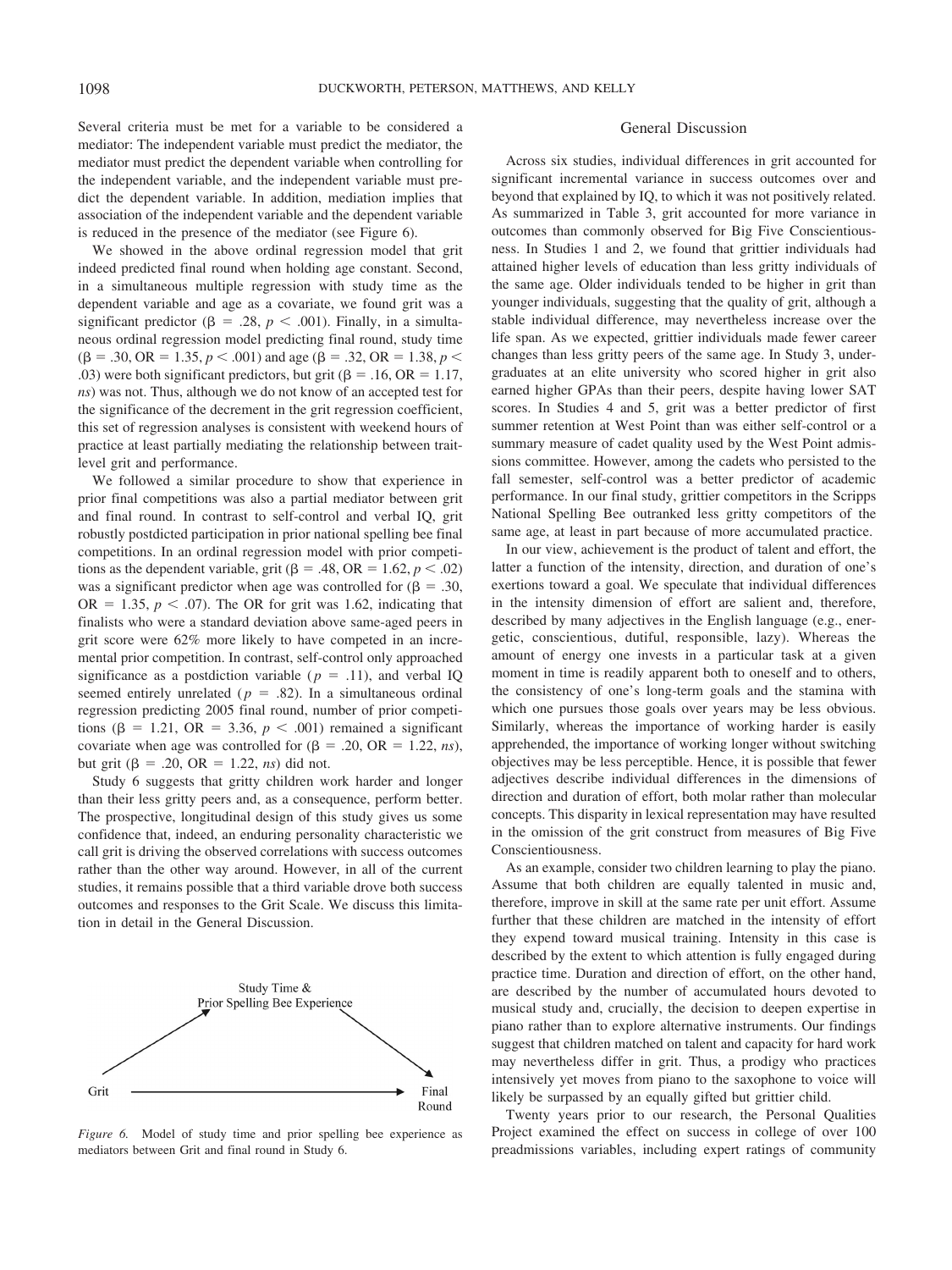| Table 3                   |  |
|---------------------------|--|
| Summary of Major Findings |  |

| Sample                                                                                                                                                                                                                                           | Study design                                                                                                                          | Success measure                                                                                                  | % variance<br>in success<br>explained by grit                                           | $r$ between<br>grit and<br>IQ                     |
|--------------------------------------------------------------------------------------------------------------------------------------------------------------------------------------------------------------------------------------------------|---------------------------------------------------------------------------------------------------------------------------------------|------------------------------------------------------------------------------------------------------------------|-----------------------------------------------------------------------------------------|---------------------------------------------------|
| Study 1: Adults aged 25 and older<br>Study 2: Adults aged 25 and older<br>Study 3: Ivy League undergraduates<br>Study 4: West Point cadets Class of 2008<br>Study 5: West Point cadets Class of 2010<br>Study 6: National Spelling Bee finalists | Cross-sectional<br>Cross-sectional<br>Cross-sectional<br>Longitudinal (3 months)<br>Longitudinal (3 months)<br>Longitudinal (1 month) | Educational attainment<br>Educational attainment<br>Grade point average<br>Retention<br>Retention<br>Final round | $4.8^{a***}$<br>$4.8^{a***}$<br>$6.3***$<br>$3.9^{c***}$<br>$1.4^\circ$<br>$3.8^{a,c*}$ | $-.20^{b*}$<br>$-.05^{b*}$<br>$-.08^{b**}$<br>.02 |

*Note.*  $* p < .05$ .  $* p < .01$ .  $* p < .001$ .<br> **A** Controlling for age. b IQ measured by SAT score. c Percentage of variance estimated using Nagelkerke *R*<sup>2</sup>.

activities, athletic achievement, creative talent, personal statement quality, talent in music, and leadership experience (Willingham, 1985). One quality, follow-through, captured the essence of grit: "The follow-through rating involved evidence of purposeful, continuous commitment to certain types of activities versus sporadic efforts in diverse areas" (p. 213). High school students who received a 5-point rating for follow-through were involved for several years in at least two different activities and, in each of these domains, demonstrated significant advancement and achievement (e.g., editor of the yearbook and captain of the varsity softball team). Students who received a 1-point rating had no evidence of a multiple-year involvement in any activity.

Among more than 3,500 participants attending nine different colleges, follow-through was a better predictor than all other variables, including SAT scores and high school rank, of whether a student would achieve a leadership position in college. Followthrough was also the single best predictor of significant accomplishment in science, art, sports, communications, organization, or some other endeavor (Willingham, 1985, p. 213). Follow-through was the third best predictor, after SAT scores and high school rank, of who would graduate with academic honors. It is important to note that ratings of follow-through were better than ratings of overall high school extracurricular involvement in predicting success outcomes. Consistent with our finding that grit was not positively associated with IQ, follow-through was orthogonal to SAT scores ( $\varphi = .01$ ). Given that college grades are only modestly correlated with adult success (Hoyt, 1966), we wonder whether follow-through or, as we prefer to call it, grit, may in fact matter more than IQ to eventual success in life.

# *Limitations*

We see four major limitations to the current research. First, we relied exclusively on a self-report questionnaire to measure grit. The limitations of self-report instruments are well-known (e.g., Lucas & Baird, 2006; Paulhus, 1991). The Grit Scale is relatively transparent and, therefore, particularly vulnerable to social desirability bias. Although confidentiality was assured in all six studies, some participants may have been more motivated than others by the desire to look good. Studies 1 and 2 involved self-reported educational attainment and GPA, respectively, and it could be argued that in these studies, social desirability bias drove observed positive correlations between outcomes and the Grit Scale. Against this is the fact that grit was associated with educational attainment when controlling for conscientiousness and other Big Five factors, the scores of which would also reflect social desirability bias. Further, how do we account for the sizable correlations between grit and objective measures of success in Studies 4, 5, and 6? In fact, if significant, social desirability bias suggests that the true correlations between grit and achievement are higher than we observed, strengthening our conclusions rather than weakening them. Still, we believe that a multimethod, multisource approach to measurement is preferable, and we plan to develop informant report, content analysis, and biodata measures of grit in future studies.

The second major limitation of the current work is that the Grit Scale asks respondents to reflect on their characteristic approach to goals, setbacks, and challenges (e.g., "Setbacks don't discourage me"). Such items, even when worded in the present tense, necessitate retrospective reflection. A case could be made that the sum total of our research is to show that past behavior predicts future behavior. The strong version of this complaint would suggest there is no stable individual difference called grit. Rather, there is consistency of behavior across time, possibly reflecting consistency of situation (Mischel, 1968). Of course, this claim questions whether such a thing as personality exists at all. A discussion of this debate is beyond the scope of this article, but we point out that in Studies 3, 4, 5, and 6, we examined how individuals in a similar situation respond differently.

An additional concern is that Studies 3, 4, 5, and 6 involved select populations in which there was restriction of range on IQ, resulting in attenuation of correlations between IQ and both grit and achievement. Our findings suggest that among high achievers, there is likely some degree of restriction of range on grit as well. Thus, we may have underestimated the correlations among grit, IQ, and achievement. Further, by focusing our attention on individual differences among relatively high-IQ individuals, we have necessarily limited the external validity of our investigation. We are hesitant to extrapolate from the conclusions made here to less talented populations, but our suspicion is that grit, like IQ, is of ubiquitous importance in all endeavors in which success requires months or even years of sustained effort and interest. To the extent that the temptation to give up is greater for individuals of modest ability, grit may matter more, not less. We found no significant interactions between IQ and grit in Studies 3, 4, 5, and 6, but recognize that more heterogeneous samples are needed to test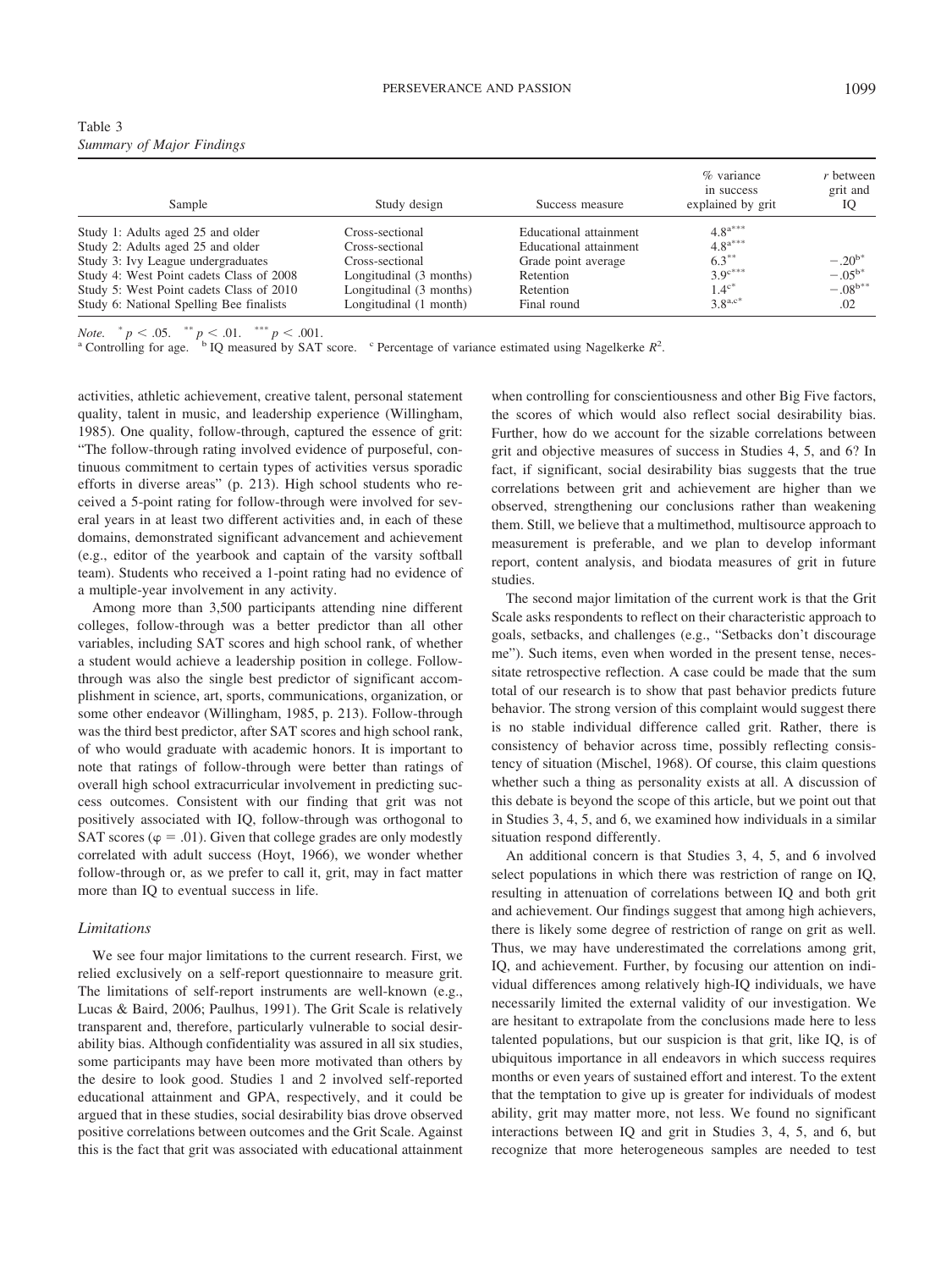whether IQ moderates the relationship between grit and achievement.

Finally, the current findings do not shed light on how grit relates to other variables known to predict achievement, such as selfefficacy (Bandura, 1977), optimistic explanatory style (Seligman & Schulman, 1986), and locus of control (Rotter, 1966). Future research is necessary to test whether these other variables are distal factors that have an effect on achievement via grit. One possibility is that the propensity to pursue long-term goals with perseverance and passion may be determined in part by beliefs about one's capabilities, attributions of positive and negative events, and beliefs about the relative influence of external causes. However, it is also possible that the effects of these other variables on performance are mediated by some other mechanism and that grit is a mere epiphenomenon. More generally, further research is needed to elucidate the specific processes or behaviors set in motion by grit and other variables associated with achievement.

#### *Implications*

In a qualitative study of the development of world-class pianists, neurologists, swimmers, chess players, mathematicians, and sculptors, Bloom (1985) noted that "only a few of [the 120 talented individuals in the sample] were regarded as prodigies by teachers, parents, or experts" (p. 533). Rather, accomplished individuals worked day after day, for at least 10 or 15 years, to reach the top of their fields. Bloom observed that in every studied field, the general qualities possessed by high achievers included a strong interest in the particular field, a desire to reach "a high level of attainment" in that field, and a "willingness to put in great amounts of time and effort" (p. 544). Similarly, in her study of prodigies who later made significant contributions to their field, Winner (1996) concluded, "Creators must be able to persist in the face of difficulty and overcome the many obstacles in the way of creative discovery.... Drive and energy in childhood are more predictive of success, if not creativity, than is IQ or some other more domain-specific ability" (p. 293).

The qualitative insights of Winner (1996), Bloom (1985), and Galton (1892), coupled with evidence gathered by the current investigation and its forerunners, suggest that, in every field, grit may be as essential as talent to high accomplishment. If substantiated, this conclusion has several practical implications: First, children who demonstrate exceptional commitment to a particular goal should be supported with as many resources as those identified as "gifted and talented." Second, as educators and parents, we should encourage children to work not only with intensity but also with stamina. In particular, we should prepare youth to anticipate failures and misfortunes and point out that excellence in any discipline requires years and years of time on task. Finally, liberal arts universities that encourage undergraduates to sample broadly should recognize the ineluctable trade-off between breadth and depth. To paraphrase Benjamin Franklin, the goal of an education is not just to learn a little about a lot but also a lot about a little.

#### References

Ackerman, P. L., & Heggestad, E. D. (1997). Intelligence, personality, and interests: Evidence for overlapping traits. *Psychological Bulletin, 121,* 219 –245.

- Bandura, A. (1977). Self-efficacy: Toward a unifying theory of behavioral change. *Psychological Review, 84,* 191–215.
- Barrick, M. R., & Mount, M. K. (1991). The Big Five personality dimensions and job performance: A meta-analysis. *Personnel Psychology, 44,* 1–26.
- Baum, J. R., & Locke, E. A. (2004). The relationship of entrepreneurial traits, skill, and motivation to subsequent venture growth. *Journal of Applied Psychology, 89,* 587–598.
- Bloom, B. (1985). *Developing talent in young people.* New York: Ballantine Books.
- Bridgeman, B., McCamley-Jenkins, L., & Ervin, N. (2000). *Predictions of freshman grade-point average from the revised and recentered SAT I: Reasoning Test* (College Board Report 2000 –2001). New York: College Entrance Examination Board.
- Cassidy, T., & Lynn, R. (1989). A multifactorial approach to achievement motivation: The development of a comprehensive measure. *Journal of Occupational Psychology, 62,* 301–312.
- Cattell, J. M. (1903). A statistical study of eminent men. Popular Science Monthly, 359-377.
- Cattell, R. B., & Butcher, H. J. (1968). *The prediction of achievement and creativity.* Oxford, England: Bobbs-Merrill.
- Chamorro-Premuzic, T., & Furnham, A. (2005). *Personality and intellectual competence.* Mahwah, NJ: Erlbaum.
- Chown, S. M. (1959). Personality factors in the formation of occupational choice. *British Journal of Educational Psychology, 29,* 23–33.
- Costa, P. T., & McCrae, R. R. (1992). *Revised NEO Personality Inventory (NEO-PI-R) and NEO Five-Factor Inventory (NEO-FFI) professional manual.* Odessa, FL: Psychological Assessment Resources.
- Cox, C. M. (1926). *Genetic studies of genius: Vol. 2. The early mental traits of three hundred geniuses.* Stanford, CA: Stanford University Press.
- Desrochers, S., & Dahir, V. (2000). Ambition as a motivational basis of organizational and professional commitment: Preliminary analysis of a proposed career advancement ambition scale. *Perceptual and Motor Skills, 91*(2), 563–570.
- Ericsson, K. A., & Charness, N. (1994). Expert performance: Its structure and acquisition. *American Psychologist, 49,* 725–747.
- Fergusson, D. M., Horwood, L. J., & Ridder, E. M. (2005). Show me the child at seven II: Childhood intelligence and later outcomes in adolescence and young adulthood. *Journal of Child Psychology & Psychiatry, 46*(8), 850 – 858.
- Frey, M. C., & Detterman, D. K. (2004). Scholastic assessment or g? The relationship between the scholastic assessment test and general cognitive ability. *Psychological Science, 15*(6), 373–378.
- Galton, F. (1892). *Hereditary Genius: An inquiry into its laws and consequences.* London: Macmillan.
- Gartner, W. B., Gatewood, E., & Shaver, K. G. (1991). Reasons for starting a business: Not-so-simple answers to simple questions. In G. E. Hills & R. W. LaForge (Eds.), *Research at the marketing/entrepreneurship interface* (pp. 90–101). Chicago: University of Illinois at Chicago.
- Goldberg, L. R. (1990). An alternative "description of personality": The Big-Five factor structure. *Journal Of Personality And Social Psychology, 59,* 1216 –1229.
- Goldberg, L. R. (1992). The development of markers for the Big-Five factor structure. *Psychological Assessment, 4,* 26 – 42.
- Gottfredson, L. S. (1997). Why g matters: The complexity of everyday life. *Intelligence, 24,* 79 –132.
- Hartigan, J., & Wigdor, A. (1989). *Fairness in employment testing: Validity generalization, minority issues, and the general aptitude test battery.* Washington, DC: National Academy Press.
- Hollenbeck, J. R., Williams, C. L., & Klein, H. J. (1989). An empirical examination of the antecedents of commitment to difficult goals. *Journal of Applied Psychology, 74,* 18 –23.
- Hough, L. M. (1992). The "Big Five" personality variables— construct